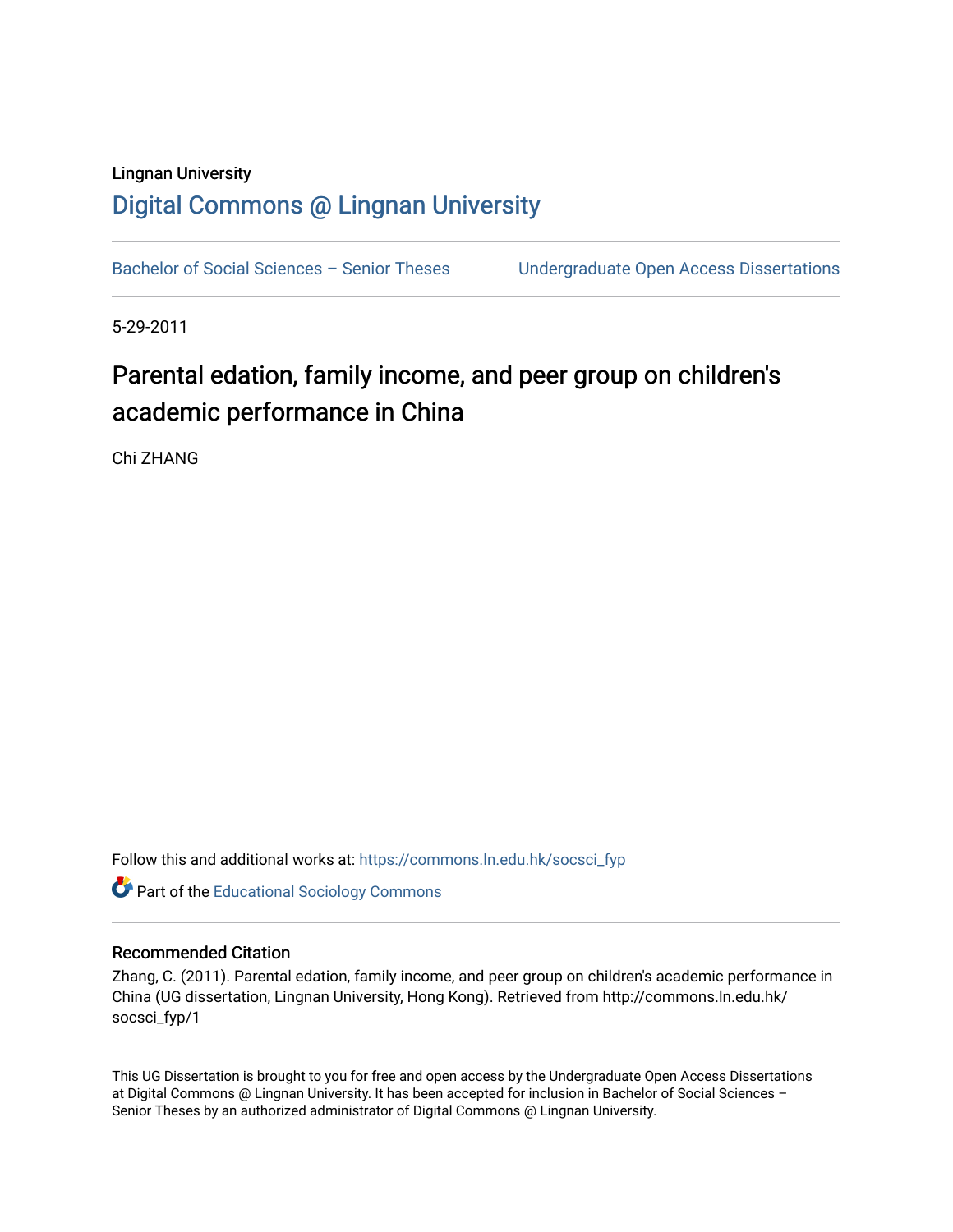SENIOR THESIS

# **PARENTAL EDATION, FAMILY INCOME AND PEER GROUP ON CHILDREN'S ACADEMIC PERFORMANCE IN CHINA**

Supervised by Professor WEI, Xiangdong

ZHANG CHI (1103378) 29/5/2011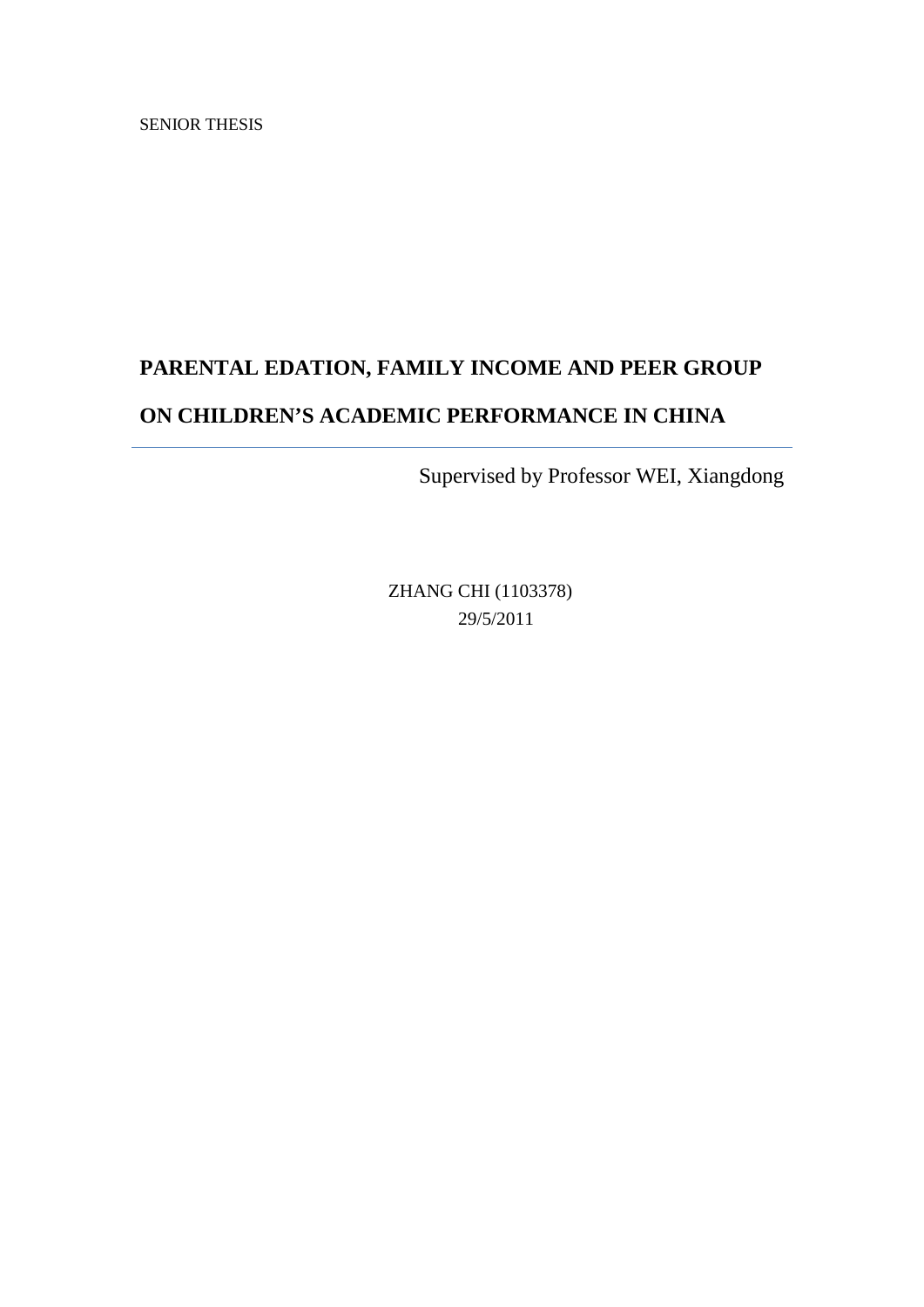Abstract: Previous studies have established that children from richer family backgrounds are generally observed to have higher educational outcomes than other youth. However, the mechanism through which household income affects the child's outcomes remains unclear. Meanwhile, other studies point out that parental education and the peer effects also have influences on children's achievement. This paper estimates the effects of parental human education, family income and peer group on children's education performance using a data of about 300 students from primary and high schools in China which includes extensive background information at the student, parents and friend level. The research finds that the effect of parental education and family income is slight on children's academic results, while the peer effect is discovered to be significantly associated with students' academic outcomes. Furthermore, there is a positive correlation between mother caring and children's academic achievement.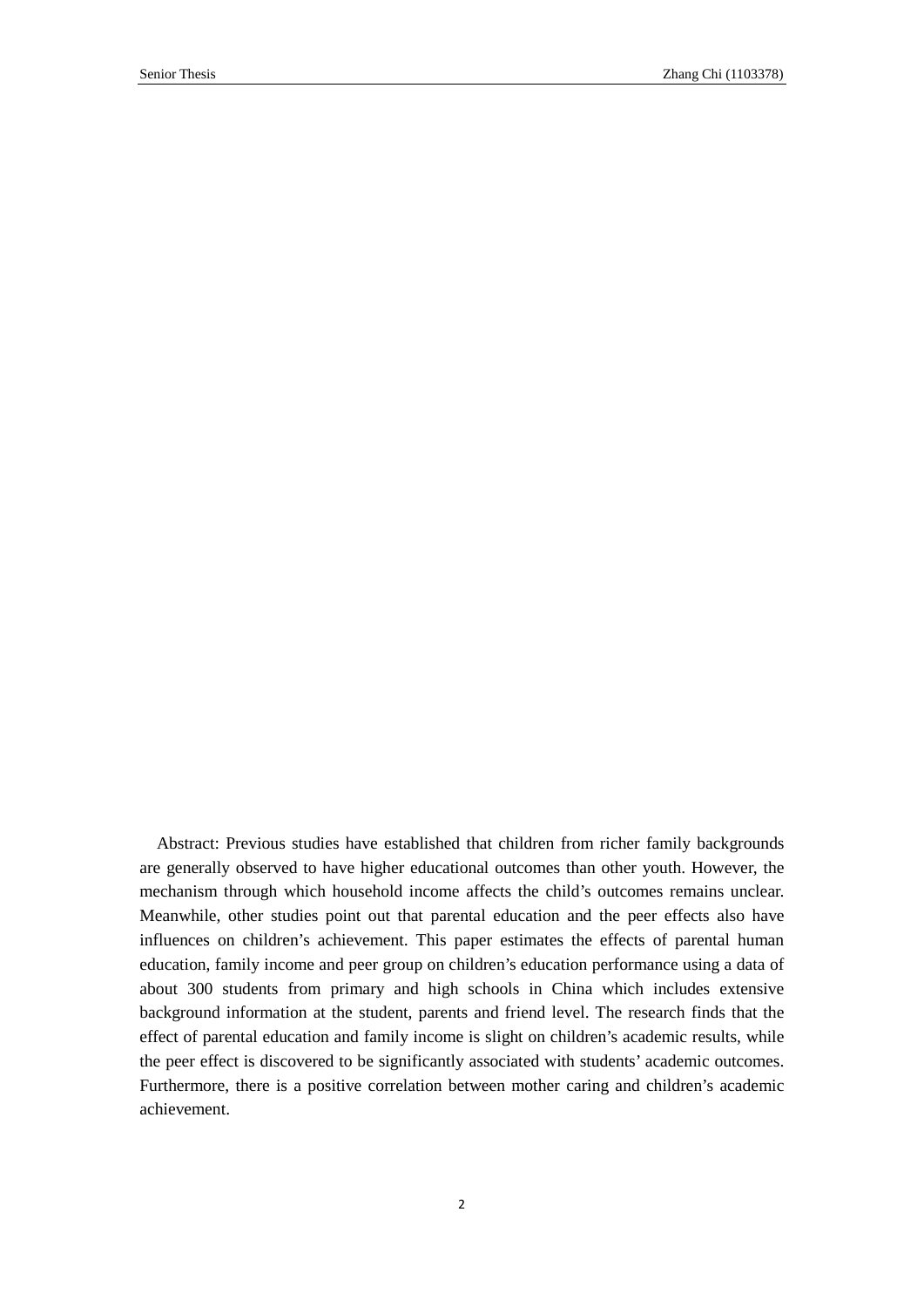## **TABLE OF CONTENTS**

| 1. |  |
|----|--|
| 2. |  |
|    |  |
|    |  |
|    |  |
| 3. |  |
|    |  |
|    |  |
| 4. |  |
|    |  |
|    |  |
|    |  |
|    |  |
|    |  |
|    |  |
|    |  |
|    |  |
|    |  |
|    |  |
|    |  |
|    |  |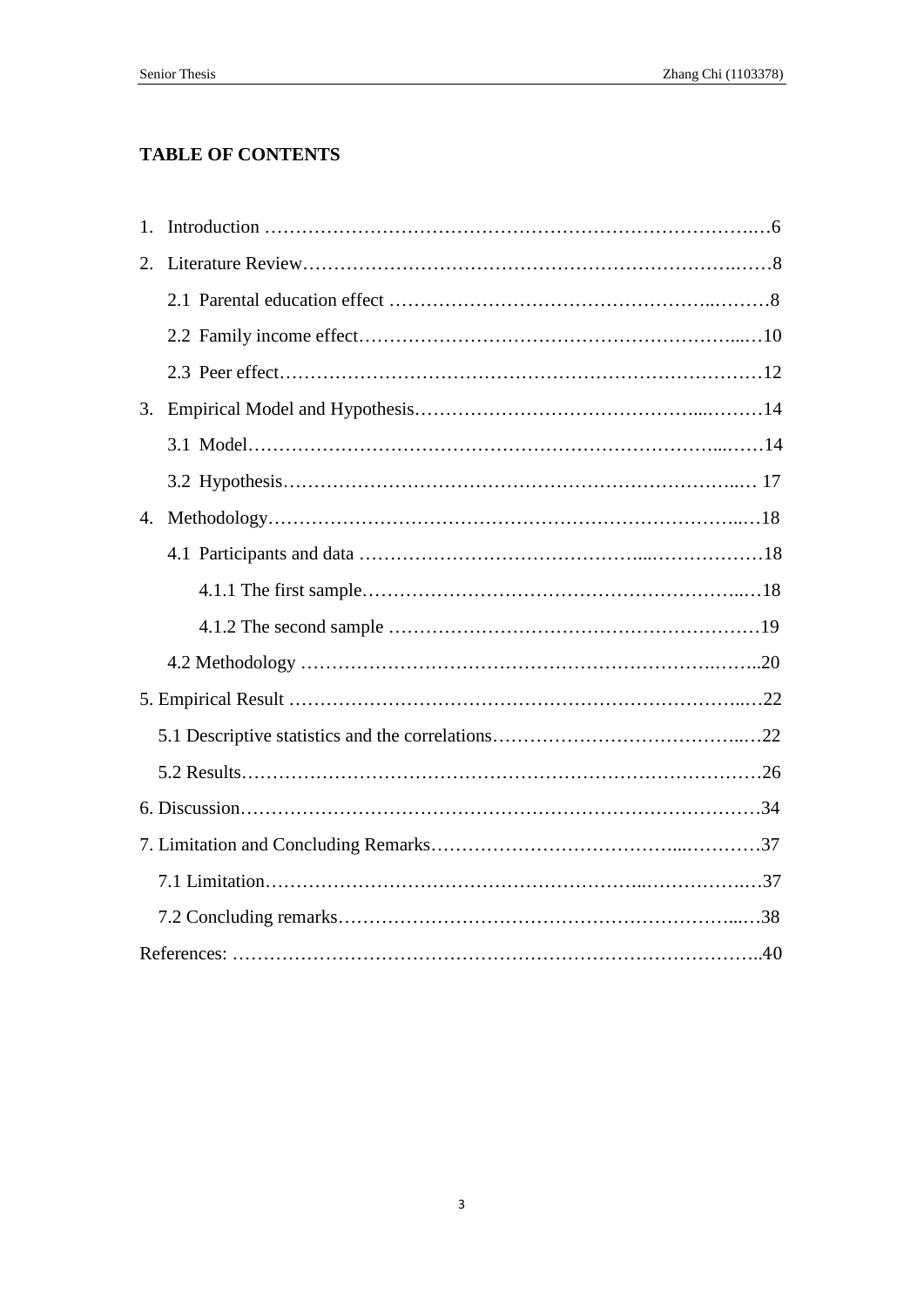## **LIST OF TABLES**

| Table 5: Effect of Parental Education and Family Income for the Longuhi |
|-------------------------------------------------------------------------|
|                                                                         |
| Table 6: Effect of Parental Education and Family Income for the Kunming |
|                                                                         |
| Table 7: Effect of Peer Group for the Kunming Sample31                  |
| Table 8: Effect of Parental Caring for the Longhui Sample33             |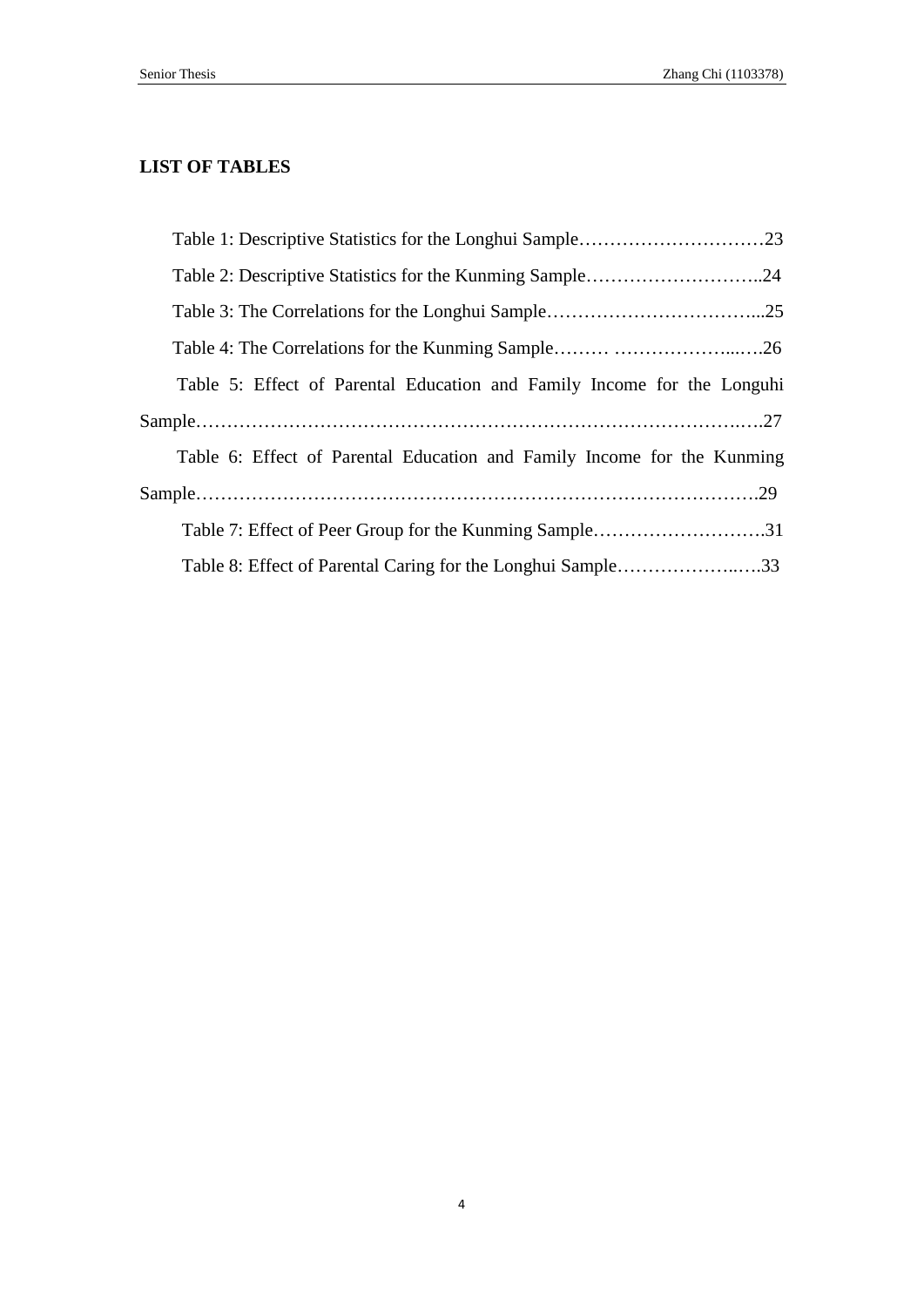## ACKNOWLEDGEMENTS:

I owe my greatest thanks to my supervisor: Professor Wei Xiangdong, who constantly provided valuable professional knowledge and insights, guided me with time, patience and encouragement.

I also would like to thank to my follow friends, Sarah, Amy and Rebecca, who have been warm support for all the time.

And lastly, deepest gratitude for my parents, who have been of unconditional love and understanding for whatever I have done and been heading for, without their helps on distributing questionnaires, this thesis will not exist.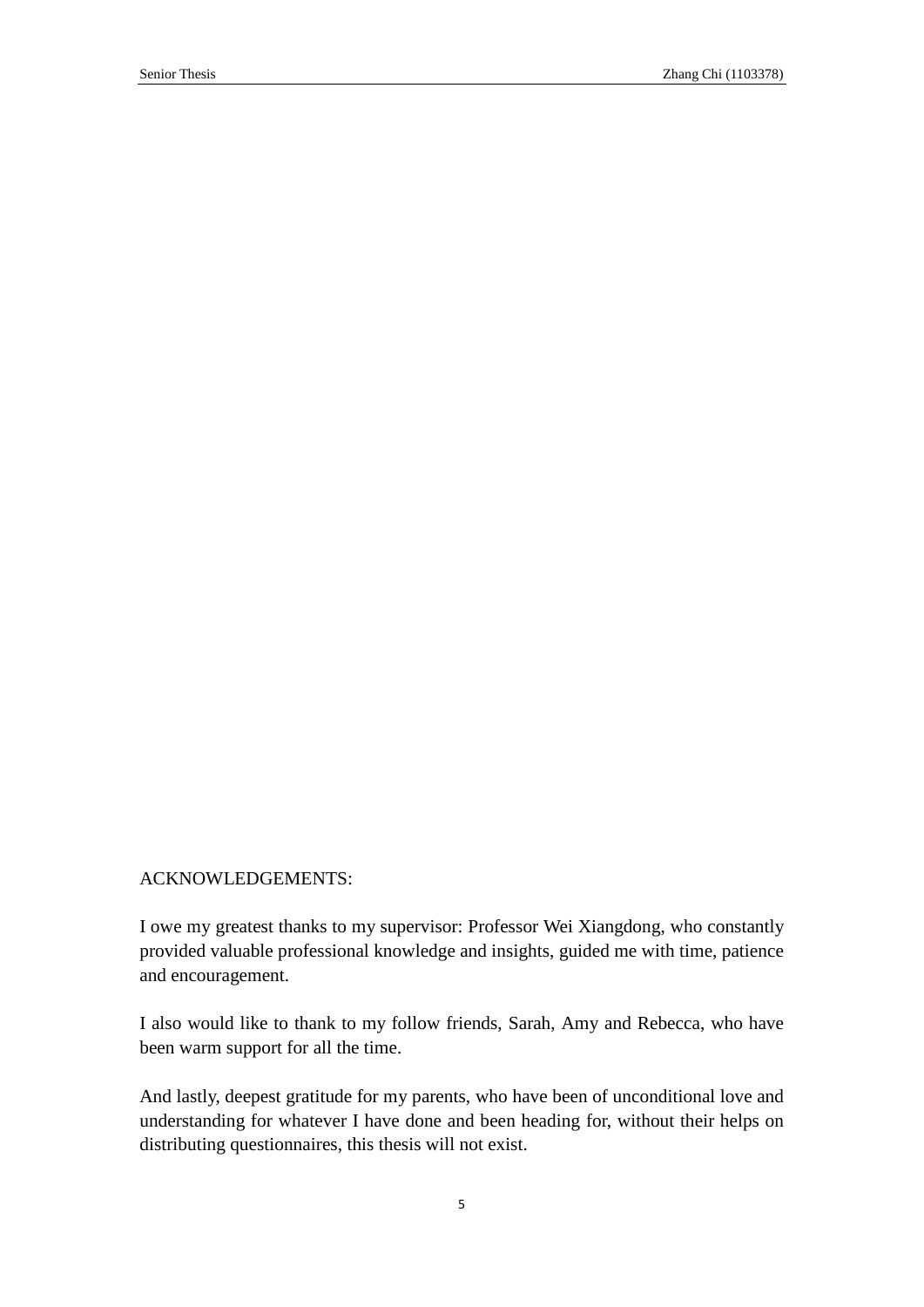## **1. INTRODUCTION**

Factors that affect children's education attainment have been studied for years, and kinds of areas are concerned. One of the main arguments is whether parental education affects children's academic attainments or not.

It has already been reported that less educated parents are more likely to face liquidity constraint preventing their children form fulfilling their schooling potential (Becker and Tomes, 1986). Back to the end of last century, Cameron and Heckman (1998) conducted a research in US and point out that the effect of financial constraints on educational choice is less important that the effect of family background, which mainly indicates parental education. On the other hand, Krueger and Lindahl (2001) found that financial condition significantly impacts on children's education. According to Haveman and Wolfe (1995), the family is regarded as a production unit which put resources to generate utility for its members. Adult make decisions based on the economic condition and children are affected choices that parents have made. As a result of that, in high income family, children's academic attainment will be high due to parents are able to put more resources on children's education and children are access to education more easily.

What's more, surrounding environment has a clear impact on people. A famous research finds that the recovery rate is high if the patient shares a room with a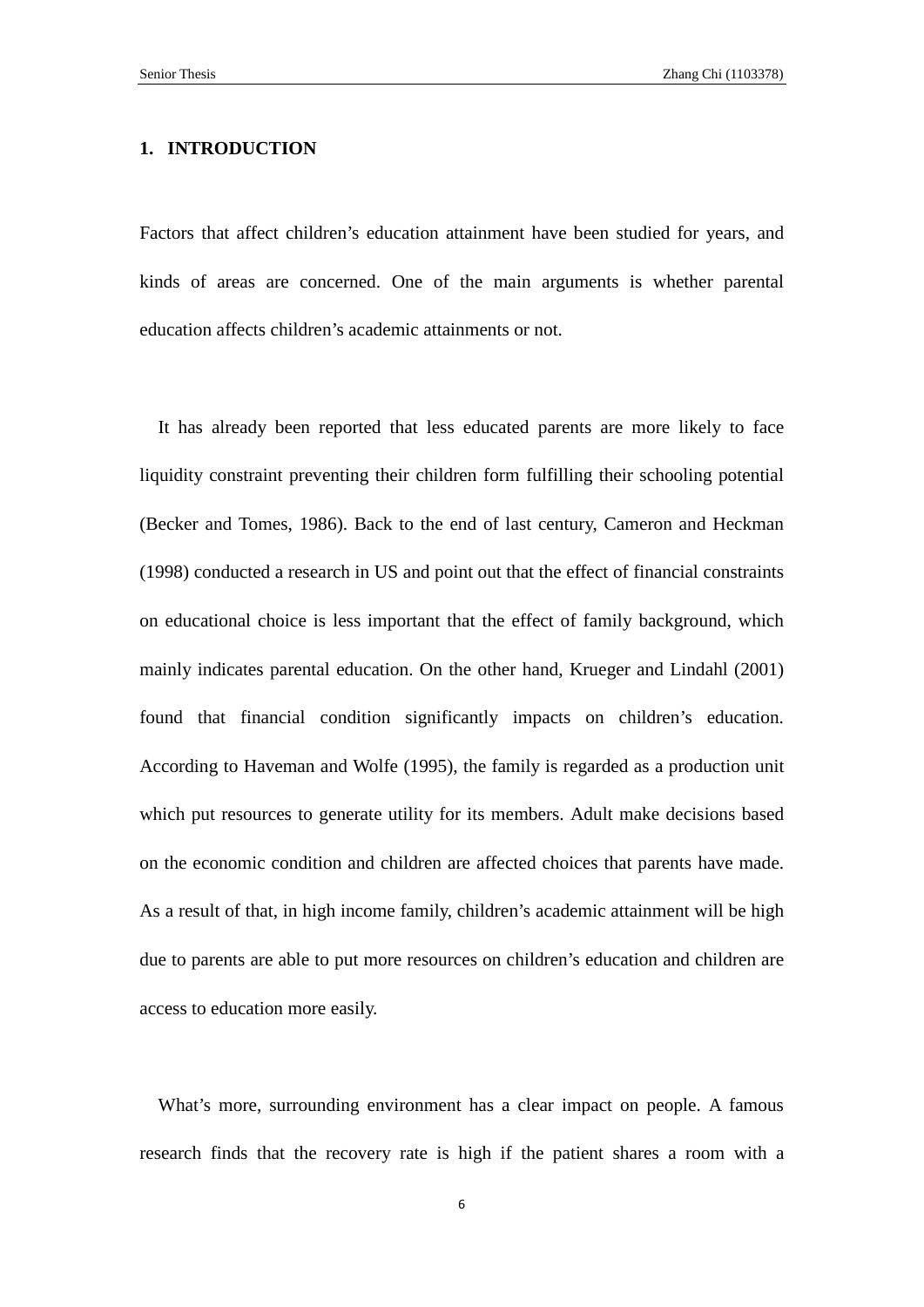roommate who has already had a similar operation. Using the same train of thought, peer effects cannot be isolated when measuring effect factors of children's education. The most influential piece of peer effects is 'Equality of Education Opportunity' (Coleman et al., 1996). Collecting a database of over half a million students form almost 3000 primary and secondary school, he got a conclusion that "a pupil's achievement is strongly related to the educational background and aspirations of the other students in the school." Furthermore, McEwan (2003) conducted empirical studies to show that large positive effects of peer quality on academic achievements.

In this research, effects of parent's educational background, household income and peer group on children's academic outcomes are measured. Situations in the city and county in China are be analyzed dividedly, which is rare in previous studies. In the next section I provide background on the academic literature related to the topic. I then discuss models related to measuring determinants of children's academic performance and make hypothesizes. In section four, I turn to a description of the methodology used in my analysis. Empirical results and further discussion are presented in section five and six. Finally, limitation of the study and concluding remarks are given in section seven.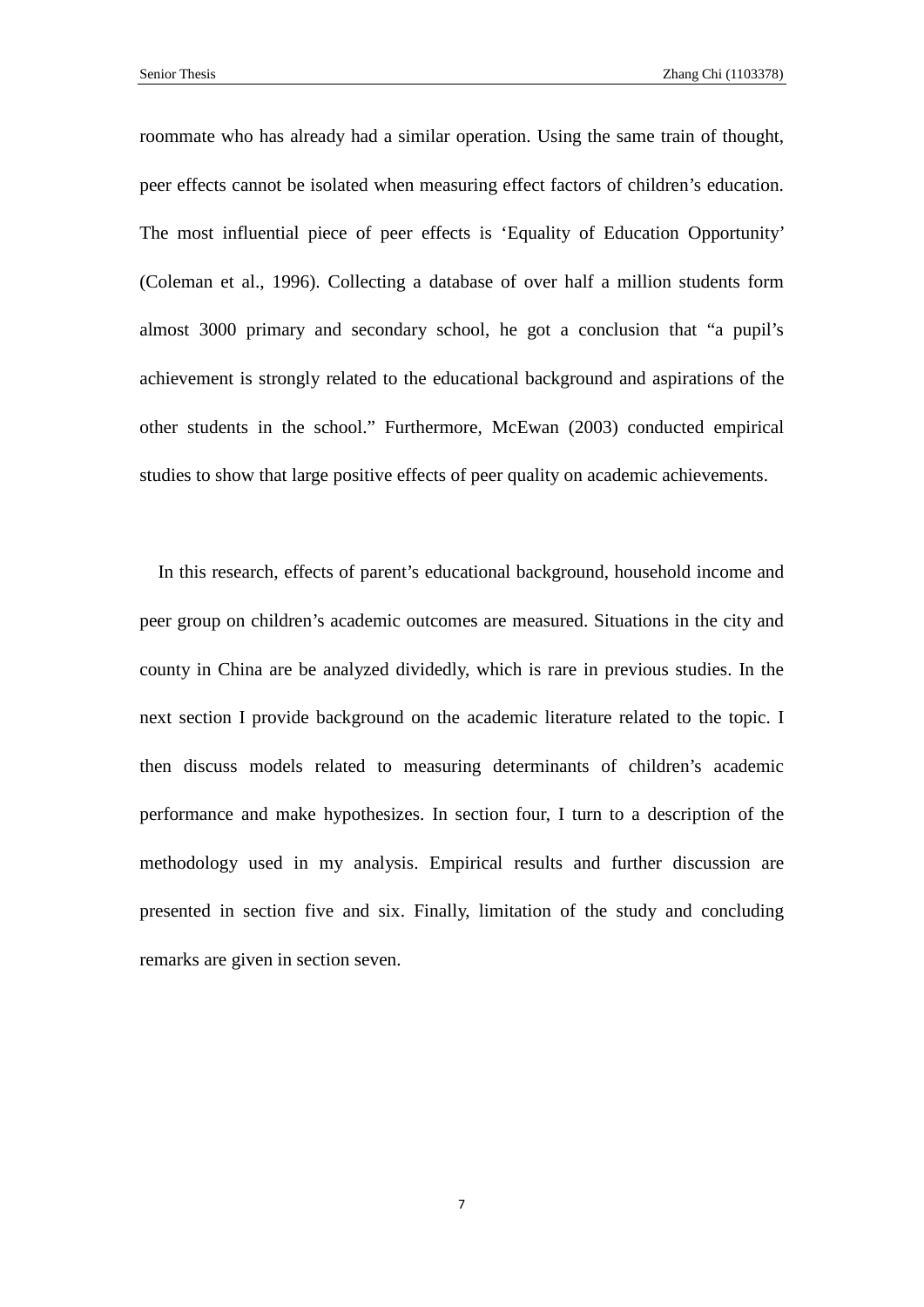#### 2. **LITERATURE REVIEW**

## 2.1 Parental Education Effect

From last century there are more and more researches on the processes try to explain why some children are better than other youth by comparing their schooling attainments, occupation and earnings. Havemand and Wolfe (1995) reviewed literatures on determinants of children's achievements and reported that both parents' educational background and family income are the important factors of a child's attainments. A considerable literature has focused on the effects of parental background on outcomes of their children, such as cognitive skills and education attainments. The view that more educated parents can provide a better environment for their children to get a higher academic achievement has been the basis of many interventions.

 The early identification strategy is to use instrumental variable methods based on experiments or policy reforms that change the educational distribution of the parents without studying factors directly affecting children (Chevalier, Harmon, Sullivan and Walker, 2005). A famous research using the instrumental variables methods is to identify the effect of parental education on their children's schooling attainment is causal by examining the minimum school leaving age (SLA) conducted by Chevalier (2004). Identifying data from the British Family Resources Survey, he found that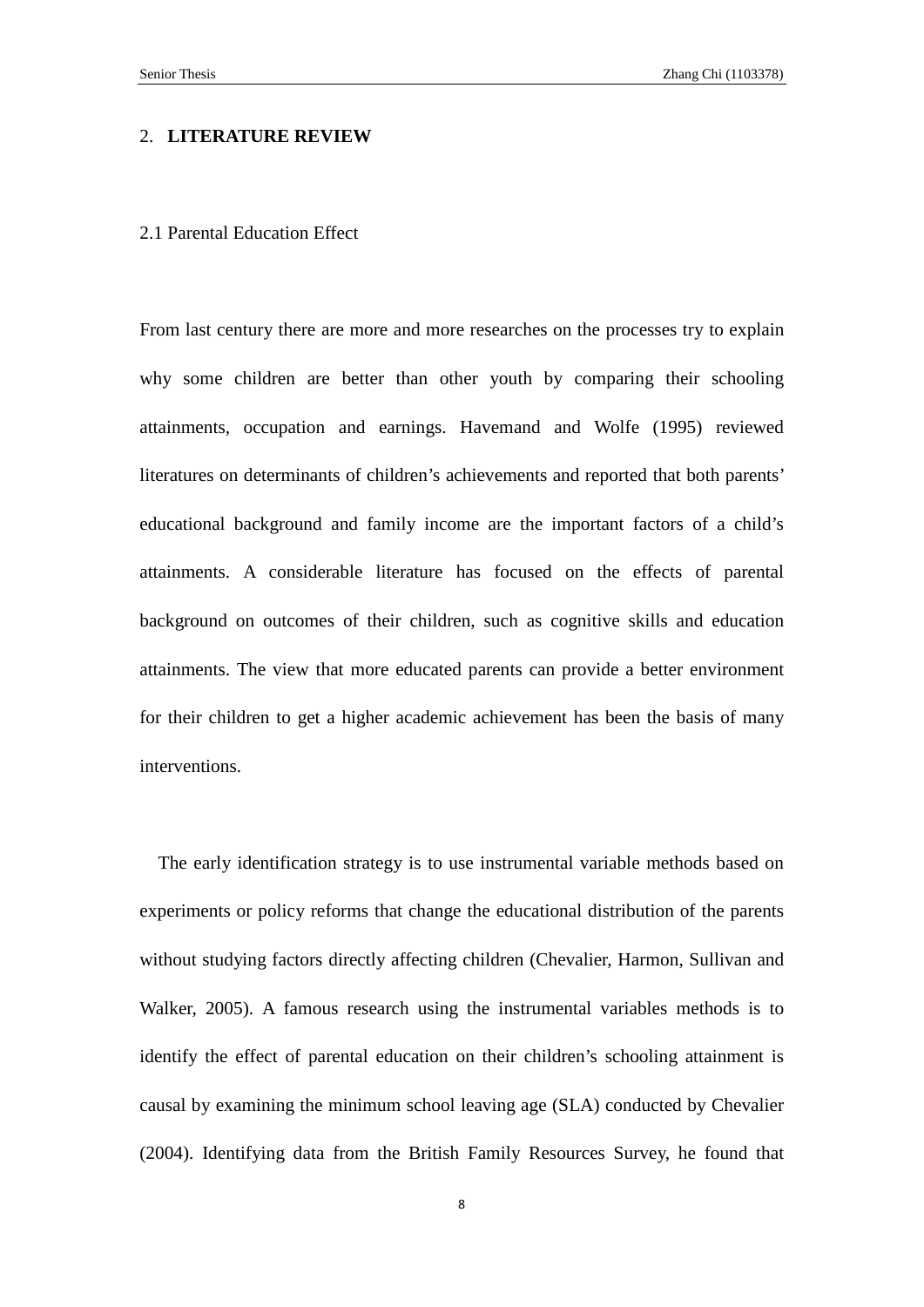parental education does have a significant effect on their next generation's academic achievement. Each extra year of education at the parental generation increases the probability of children staying on by 4 percentages. Besides, Oreopoulos, Page and Stevens (2006) using US Census data from 1960 to 1980 in the same method proved a similar result that educated parents have positive influences on their children's educational results. It is reported that an increase in parental education by one year decreases the probability of a child repeating a schooling year by between 2 and 7 percents.

The other aspect to study parental human capital is genetic effect. Studies to compared adopted and natural children are conducted. Sacerdote (2004) reported that assuming adopted children are randomly allocated to families, and the families are not able to choose which child they would like to adopt, maternal education on children's education is positive. Furthermore, Bjorklund et al. (2004) used a register of Swedish adoptees to control both natural and adoptive parents' education. He find that each year of adoptive maternal education adds 0.05 years of schooling to the child and increases the likelihood of attending university by 6 percentages, meanwhile, parental education effects are about 40 percent higher. Even after testing the various biases due to the non-randomness of adoptions, the results do not affect the previous conclusion. Nevertheless, Behrman and Rosenzweig (2005) analyzed the Minnesota Twins Register female twins' data to identify education levels of their children. In their model, it shows that one year of parental schooling increased children's years of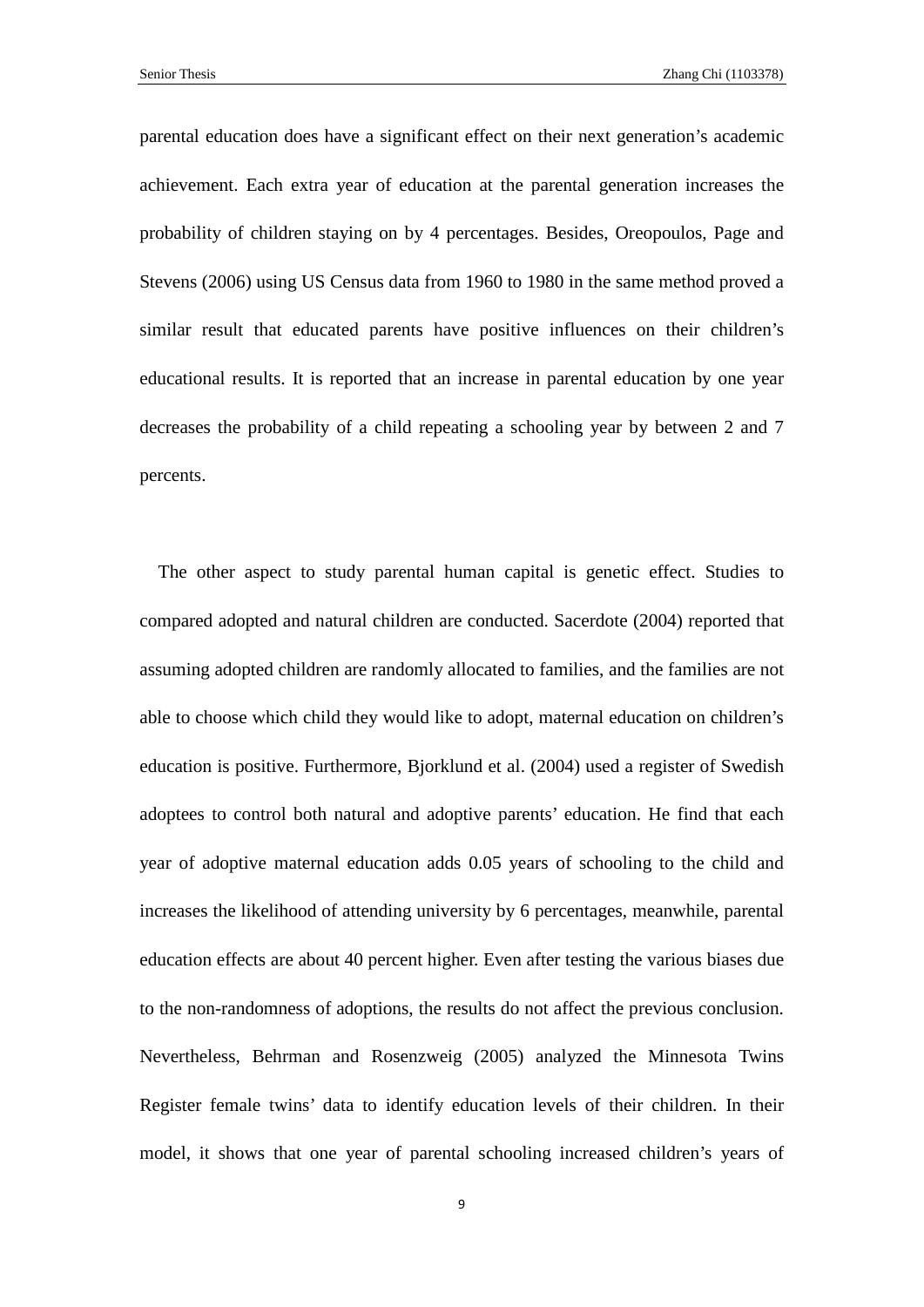education by about 26%.

#### 2.2 Family Income Effect

The literature on the causal effects of parental earnings on educational outcomes is not as extensive as the literature on parental education. People generally hold the view that children from poorer backgrounds are observed to have lower educational outcomes. However, whether the income effect is causal, or merely reflects the correlation of income and some unobservable characteristics of the parents remains unclear (Mayer, 1997). Mayer examined the link between children's outcomes and parent's income from assets and child support payments. The research finds that such income has a smaller positive impact on overall income on children's test scores, dropping out of school.

 As advocated by Becker and Tomes (1986), poorer families are financially constrained with prevents them from investing in the human capital of their offspring. The effect of family income on child's attainment is direct, thus, policies of financial support can reduce the differences in achievement between children from different background. In the absence of government intervention, we would expect children born to rich parents to acquire more human capital than children born to poor parents if capital markets are imperfect.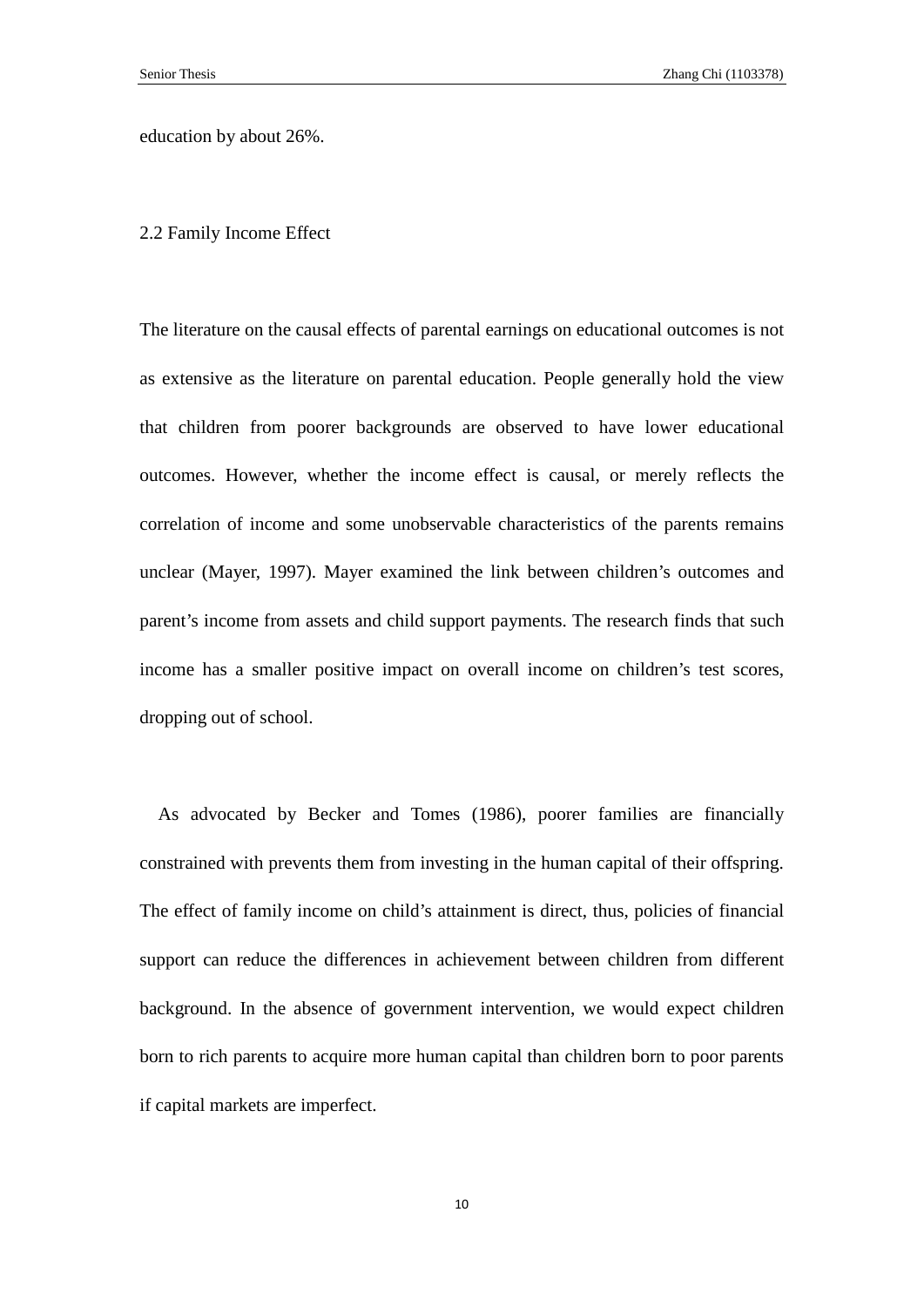Moreover, Rice (1987) for the UK and more recently Acemoglu and Pischke (2000) for the US, found that family income has a strong effect on the child participation in post-compulsory education. Rice analyzed data for a sample of juveniles aged 16-17 years taken from the Family Expenditure Survey. The result of the study indicates that, household income in not a significant factor in the decision to continue in full-time education for the juvenile male population. By contrast, educational participation for female is significantly affected by household income. What's more, Acemoglu and Pischke used change in the income distribution over time and across states to indentify the effect of family income on college enrolment and estimate an income elasticity of 0.14.

 On the other hand, Harmon and Walker (2000) for the UK rely on schooling contingent income to identify income effect, however, they found it has no effect on the probability of staying in post-compulsory education.

 Blau (1999) examined that relationship between parents' income and children's test scores using the matched mother-child data from the National Longitudinal Survey of Youth (NLSY). The research finds that income has a small positive effect on test score. Some critics on Blau pointed that the approach just focuses attention on short-run variation in parents' income, rather than the long-term. Cameron and Heckman (1998) also supported the idea that educational decisions do not stem from short-term financial constraints but have their origins in the long-term effects of family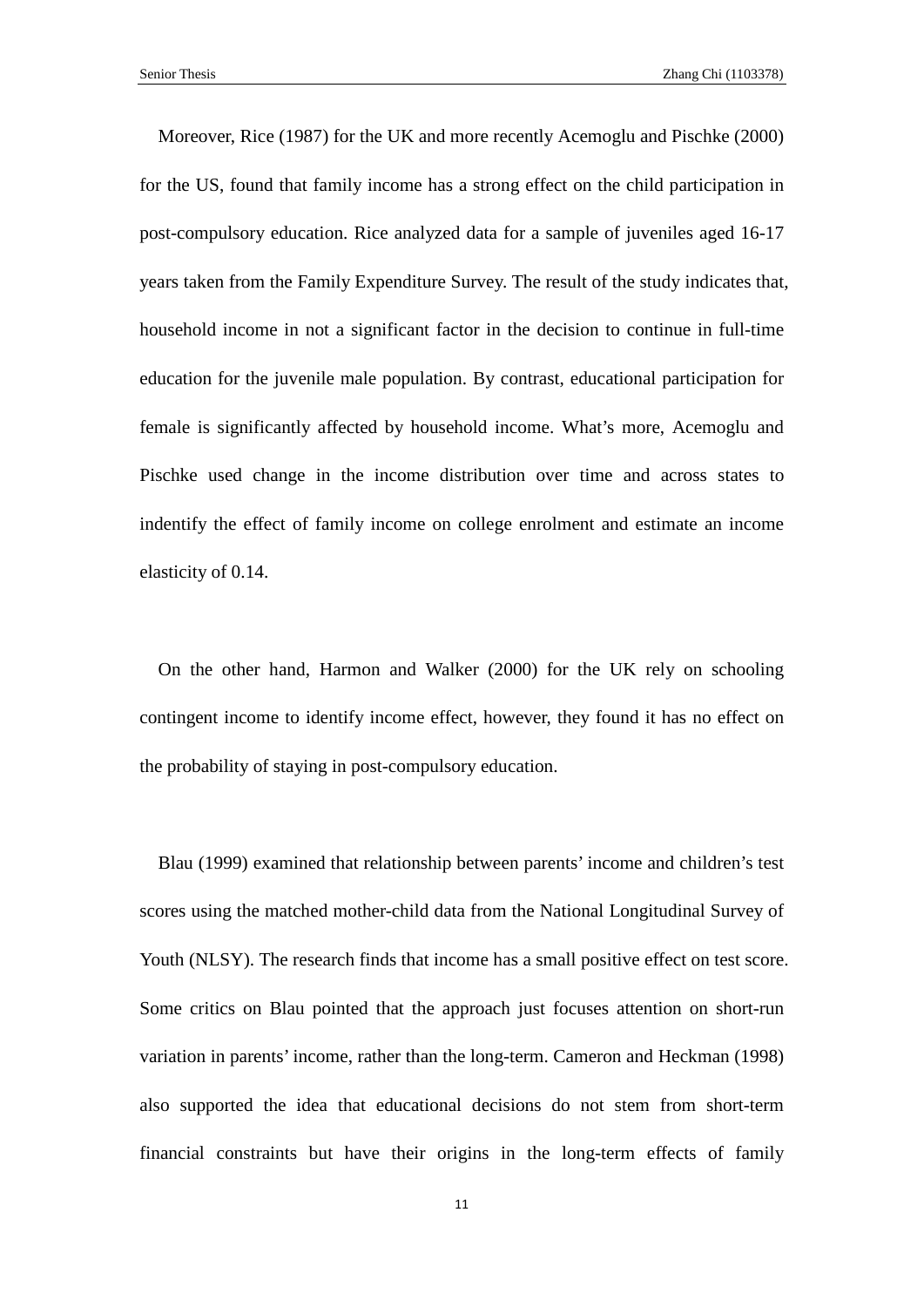characteristics. In addition, Chevalier and Lanot (2002) proposed a methodology that separates the effect of family income and characteristics, by holding constant the family characteristics while allowing for changes in income, similarly to Harmon and Walker (2000), but they found that the effect of family income on a child's schooling attainment is rather limited and is dominated by the effect of other family characteristic, mostly the parental education.

 Instrumental variables method also has been used to identify the effect of parental income effects on child outcomes. Shea (2000) use union status as an instrument for parental income. The research found that changes in parent's income have a negligible impact on children's years of schooling.

 Researchers have attempted to identify the effect of either parental education or of parental income, but not both effects simultaneously. In this paper, I put those two factors in a same function to examine how they affect children's educational outcomes.

## 2.3 Peer Effect

Another important indicator of children's attainment in this study is peer effect. There is a large empirical literature that seeks to measure the importance of peer group influence in determining the academic performance of the child. Summers and Wolfe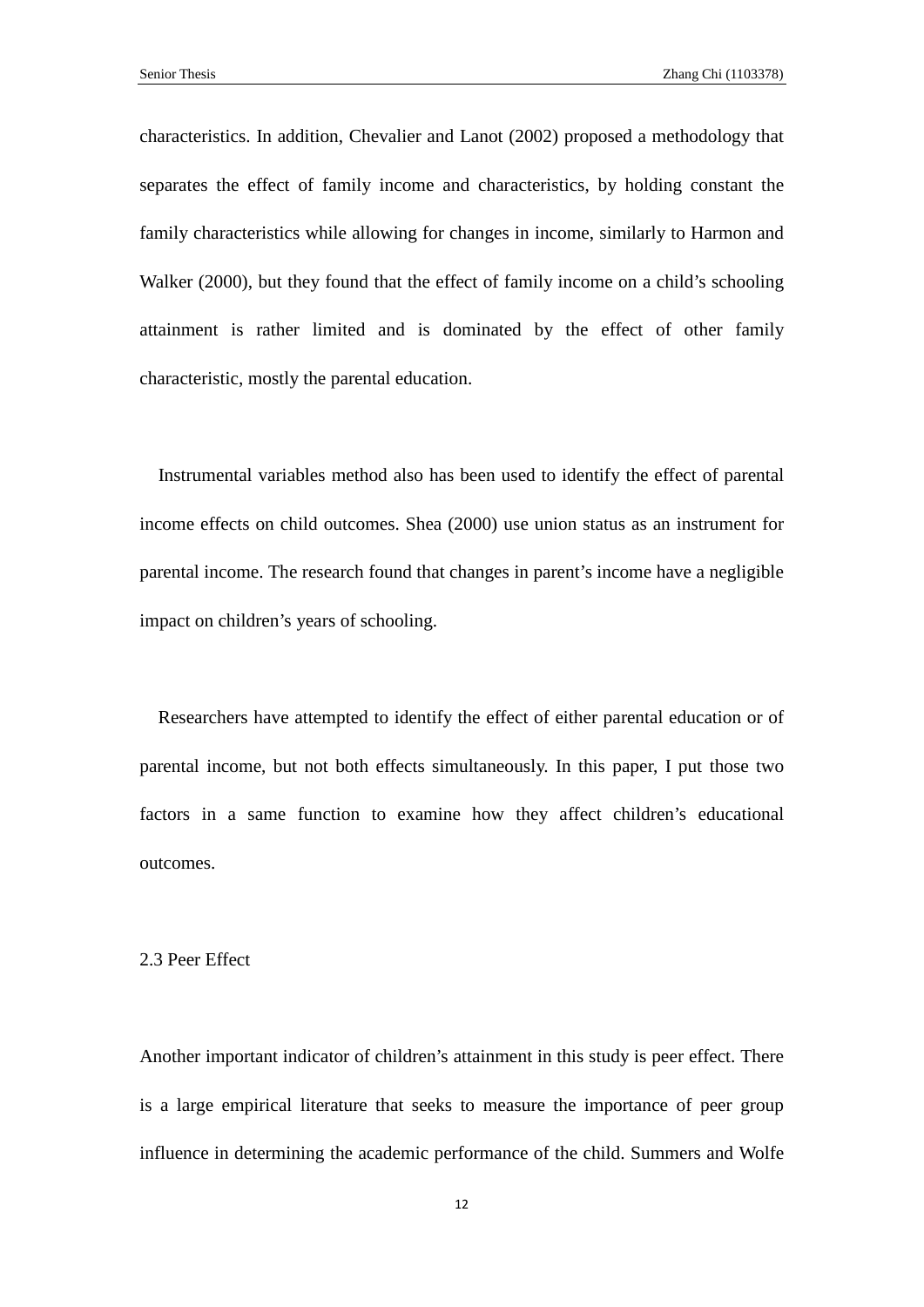(1977), for example, have found that, hold other things unchanged, students perform at a higher level if their fellow students are high achievers. What's more, Henderson, Mieszkowski, and Sauvageau (1978) employed data from approximately seven thousand Montreal students between the first and third grades. Their study found compelling evidence that peer effects were important. Besides, higher-achieving roommates also have effects on academic performances (Hall & Willerman, 1963). While, Zhang (2009) used the data from middle school in China by focusing on potential correlation in measurement errors between the individual- and the peer- level regressors to prove that peer effects on students' academic outcomes are small.

 Besides, Robertson and Symons (1996) used the British National Child Development Survey data by studying math and reading scores of children aged at seven or eight. They found that peer effects are positive, and evidence shows that students were best off if they are in the top group of a school that sorted by ability and worst off in the bottom group of such a school. While they were not able to trace the exact channel by which the peer group influences attainment, it seems that a better group brings with better behaved children, a belief in the value of education, and parents who actively scrutinize the teaching process.

 Most of the research literature on peer effect in education has focused on elementary and secondary school. Zimmerman (2003) conducted an empirical study by using the date from Williams College to measure peer effects of university's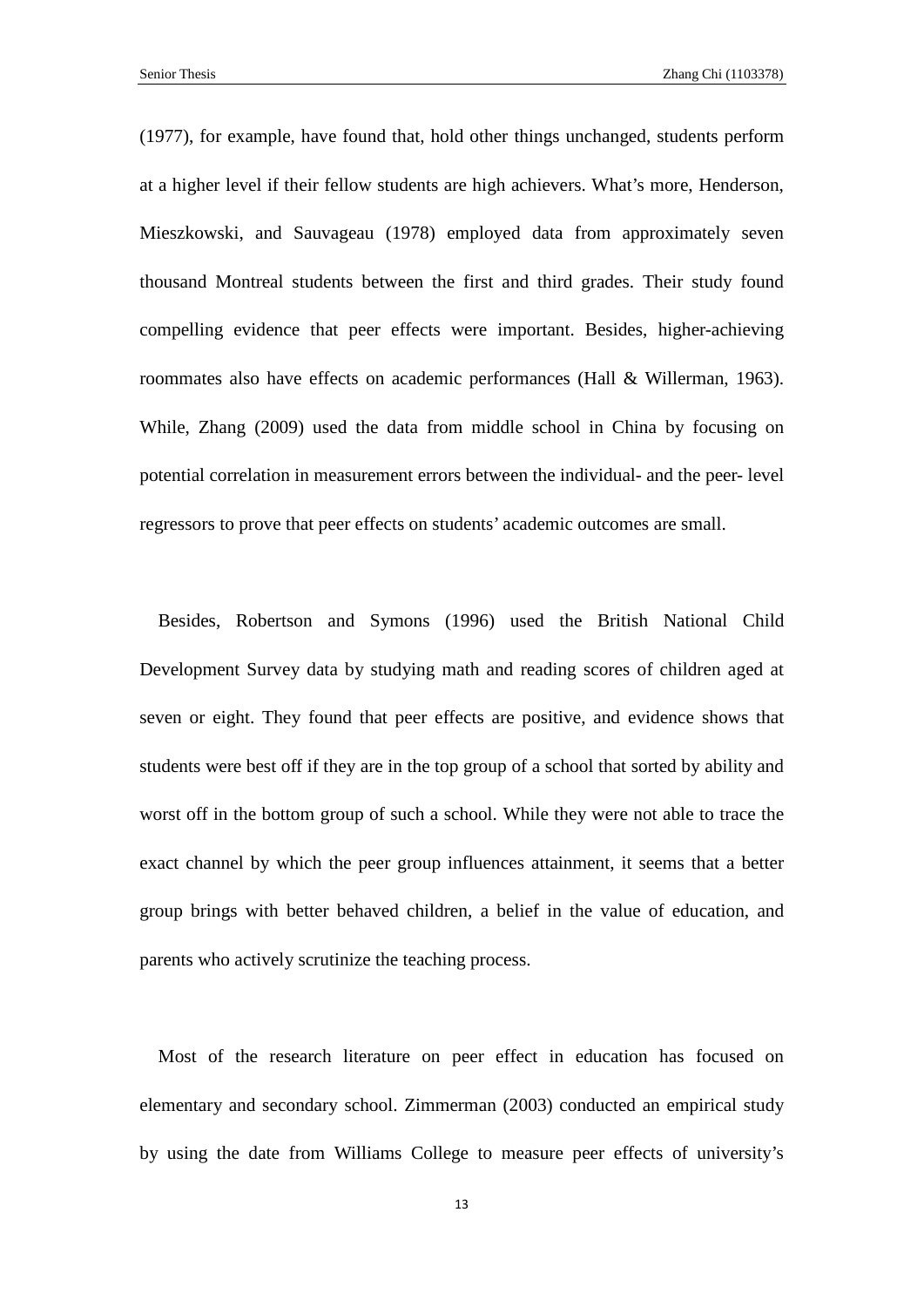students' academic outcomes. He used data on individual students' grades, their SAT scores and the SAT scores of their roommates. The research suggests that peer effects are almost linked more strongly with verbal SAT scores than with math SAT scores. Meanwhile, students who belong to the middle of the SAT category may have worse grades if their roommate is in the bottom 15% of the verbal SAT distribution.

 There are other studies focused on ability grouping on student achievements. It is popular that schools group students based on their ability and academic performance. Kerckhoff (1986) used the British data to show that student in the high ability class do better than the average student at an ungrouped school, while students in a low ability class at a grouped school do worse than the average student at an ungrouped school. But students form high ability class may more likely get more resource, such as better teachers, learning technology, which also will improve students' grades. As a result of that, peer effects of ability grouping students may be affected by other factors.

### **3. EMPIRICAL MODEL AND HYPOTHESIS**

## 3.1 Model

As mentioned before, parental schooling, family income and peer effects are both important factors on children's academic achievement. In this section I address three models concerning these factors. I assume that the function is a linear function of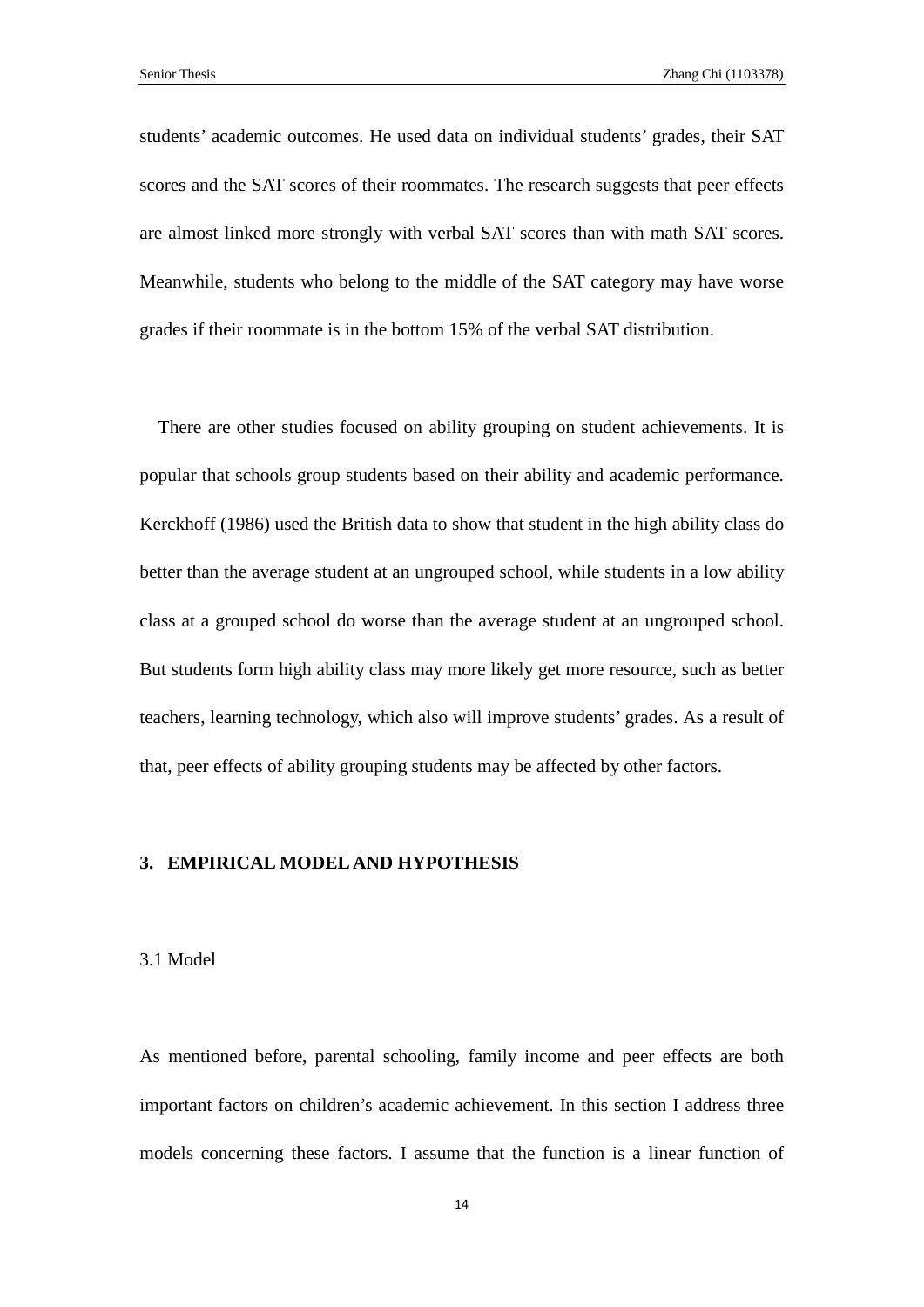(1)

observed variables such as family characteristics and peer effects.

The first model tests the effects of parental education and household income on children's education. The function can be described as follows:

#### *Children's final grade*

 $=\beta_0 + \beta_1$  fed1 +  $\beta_2$  fed2 +  $\beta_3$  med1 +  $\beta_4$  med2 +  $\beta_5$  tincome

where fed1= father's education dummy1 = 1, if the father accepted middle school education or above; fed2= father's education dummy2, if the father accepted high school education or above; med1=mother's education dummy1 =1, if the mother accepted middle school education or above; med $2=$  mother's education dummy $2=1$ , if the mother accepted high school education, and tincome = total family income of the year 2009, and an error item  $\beta_0$ .

In second model, I focus on the effects of parental education and family income in situation parents who stay at home with their children most of time in this semester by using the fist database. The function is presented as:

*Children's final grade*

*=*

$$
\beta_0 + \beta_1 \text{fed1} + \beta_2 \text{ fed2} + \beta_3 \text{ med1} + \beta_4 \text{ med2} + \beta_5 \text{tincome} + \beta_6 \text{ pl} + \beta_7 \text{ fd} + \beta_8 \text{ ml}
$$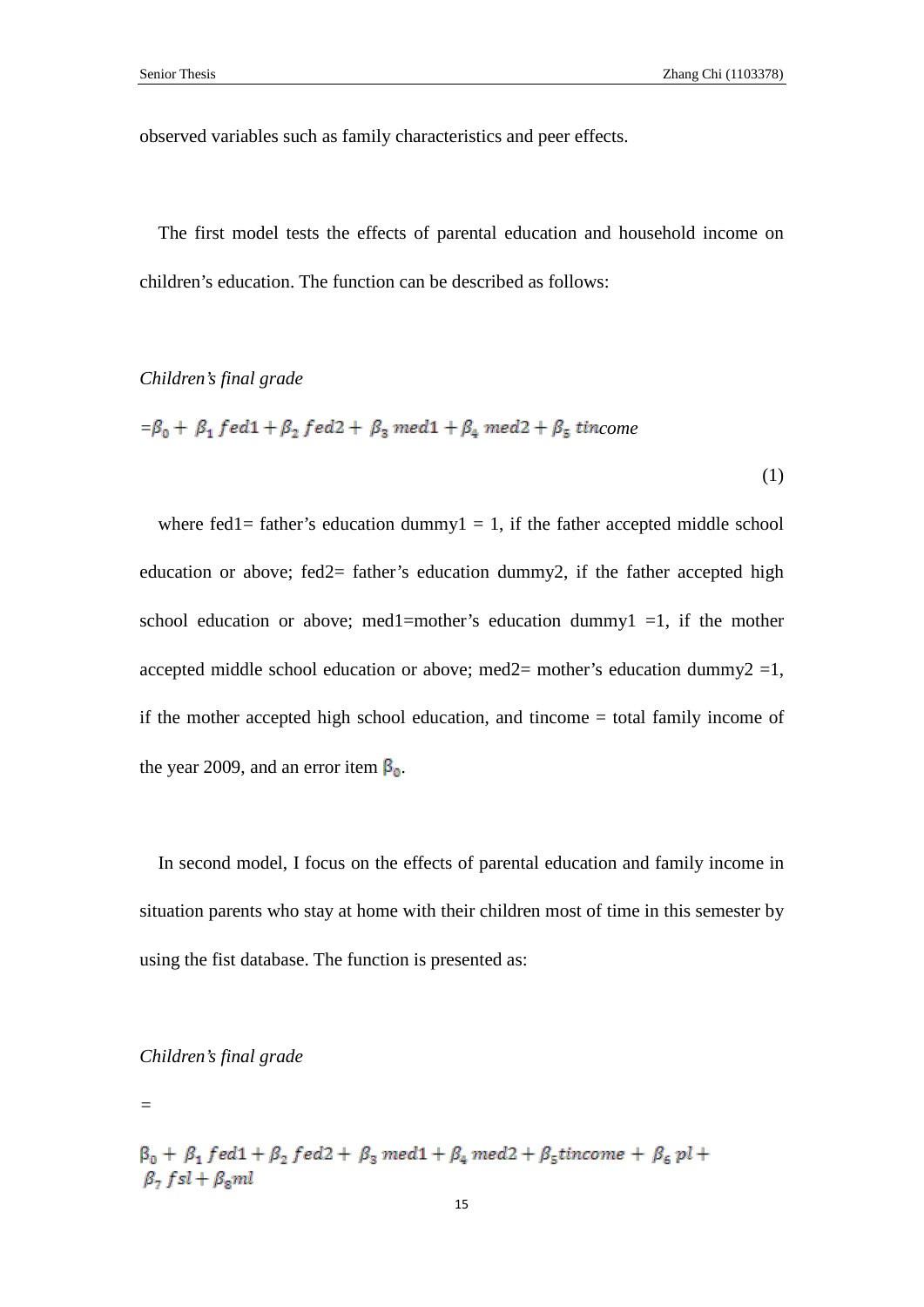(2)

where the first 5 variables are same as function (1), and  $\mathbf{p} = \mathbf{b}$  and father and mother leave home most of time in current semester;  $fl = only$  father leaves out of home, while mother stays at home with child;  $ml = only mother leaves out of home most of$ time, while father stays with child at home.

The last model adds peer effects as another independent variable, which aims at testing the effects of parental education, family income and peer effects on children's academic performance. The second database is used, and the function is:

*Children's final grade*

*=*

 $\beta_0 + \beta_1 fed1' + \beta_2 fed2' + \beta_3 med1' + \beta_4 med2' + \beta_5 tincome + \beta_6 fgrade +$  $\beta_7$ dgrade

$$
(3)
$$

Where fed1<sup> $\ell$ </sup> = father's education dummy1 = 1, if the father accepted high school education or above; fed $2^{\ell}$  father's education dummy2, if the father accepted university education or above; med<sup>1</sup><sup> $\text{I}$ </sup>=mother's education dummy1 =1, if the mother accepted high school education or above; med $2^*$  = mother's education dummy2 =1, if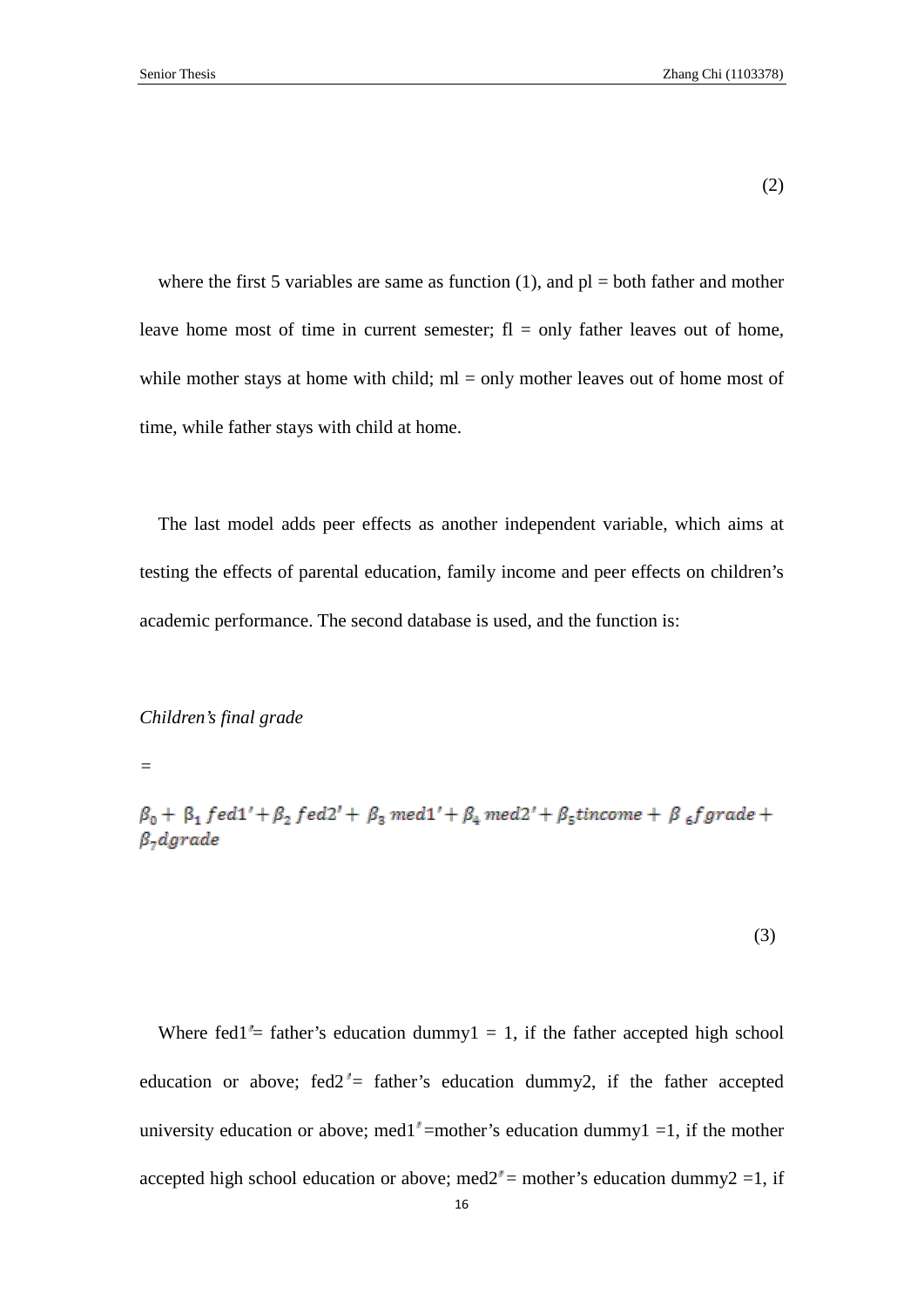the mother accepted university education, tincome= total income of family per month. Furthermore, fgrade  $=$  final grade of students' friend, and dgrade  $=$  final grade of student's deskmate and an error item  $\beta_0$ .

### 3.2 Hypothesis

The effects of parent's educational background, household income, and peer effects on their children's academic performance will be examined in above three functions. Target on students in primary and high schools in China, students' final examination grade is indicated their academic result, and three main outcomes are hypothesized: (1) parental education will be positively correlated with the children; (2) the effect of household income will be significance; and (3) peer effects have positive impact on children's educational outcome.

Nevertheless, some special situations are concerned during the research.

First of all, I concern the situation that whether or not parents stay at home with children in current semester. Mother's characteristics have an important effect on children's education, for example, one more year of maternal schooling increased children's years of education by 13% (Behrman and Rosenzweig, 2002). The situation that parents at home or not may be related with children's academic performance.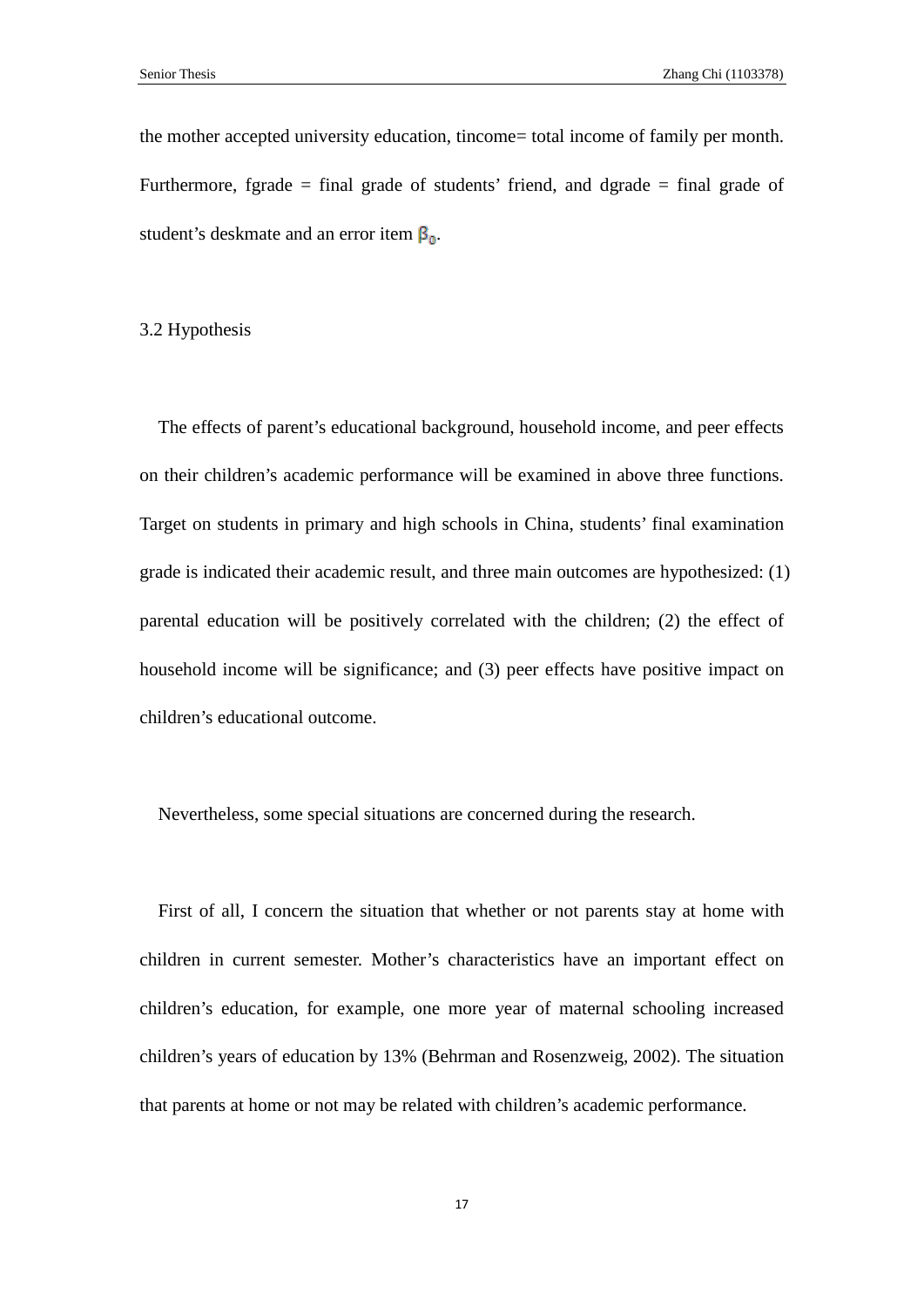As a result of mentioned before, other variables are measured in the research, for example, situation of both parents out of home. Some results are expected, for example: the effect of parental caring on children's academic achievement is significant.

## **4. METHODOLOGY**

#### 4.1 Participants and Data

Two databases are built in this research, which contains two groups of students aged 9-17 in two places and two kinds of questionnaires are made in accordance with different conditions.

4.1.1 The First Sample

The first group of students is from four villages of Longhui County, Hunan Province. The population in Longhui County is approximately 1,216,800 and the GDP per capita is about 5449 RMB. There is an increasing trend in Longhui that more and more young parents working out of villages where can make more money, such as Guangzhou, Shenzhen. Therefore, their children are left at home with grandparents or other relatives. Among 192 collected samples, only 24 children's parents stay at home in this semester (September to January, 2009), the rest of 168 children's parents or one of parents is out of home to work. In this research, the effects of parents leaving with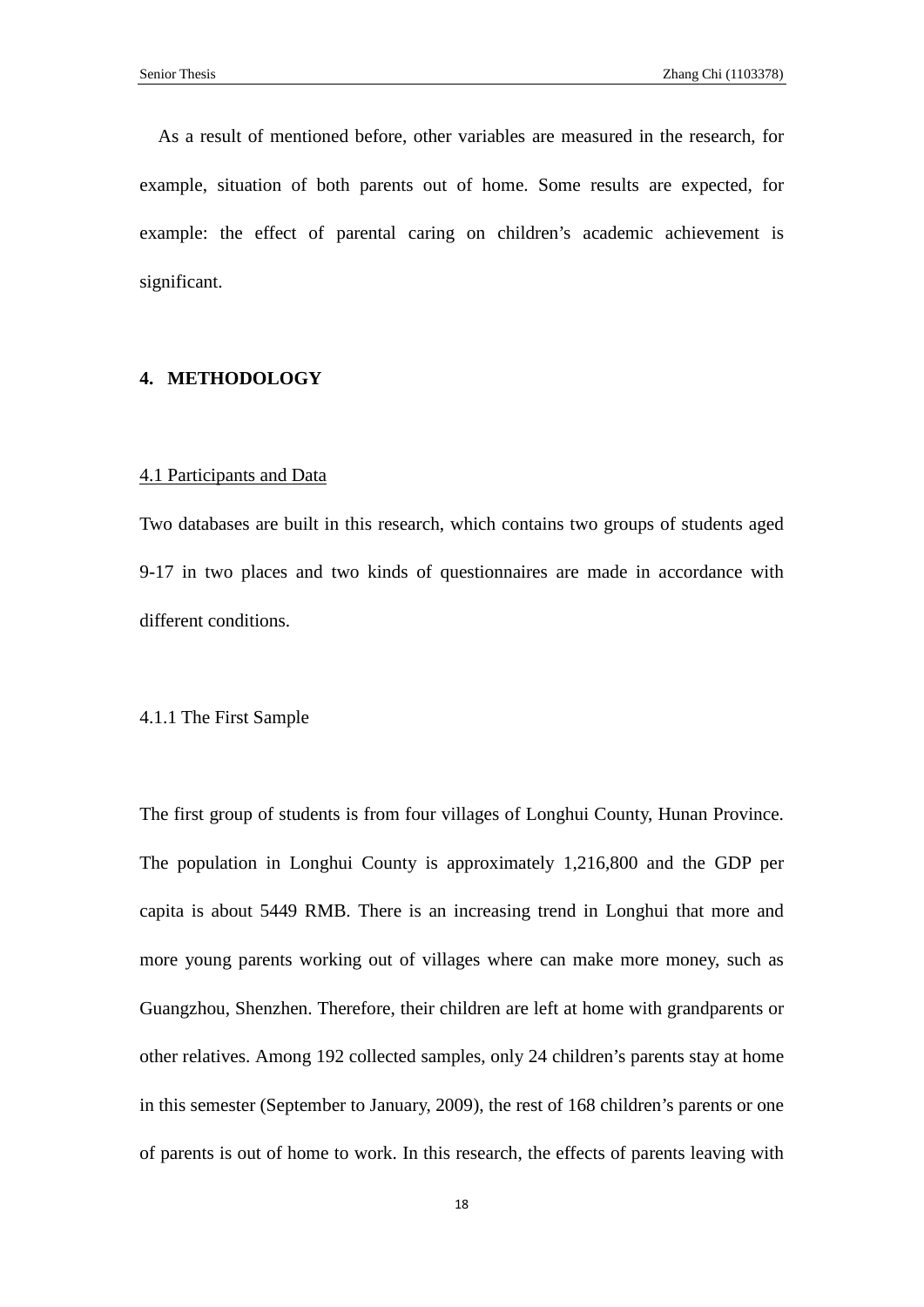children, mother or father staying with children on children's academic attainment are measured respectively.

Four classes in four primary schools in previously mentioned four villages are covered. 192 students were asked to finish the questionnaire, including 125 male and 67 female. Furthermore, among four classes, two-class students are grade three, another one is grade four and the last one is form grade five.

The questionnaire are made up of three parts to examine causal effects of children's academic attainment: the parental part, which is finished by parents or other guardians; the student part, which is completed by students themselves; and the teacher part, which is filled by the teacher in charge of the class. Questionnaires were distributed by a teacher in parent's meeting. Because not all parents came to attend parent's meeting, among 192 questionnaires, 71 of them were completed by students themselves, which may be caused errors due to students do not know detailed information of their parents.

#### 4.1.2 The Second Sample

The second data is collected in Kunming, the capital of Yunnan Provinces, where total population is nearly 6 million and the GDP per capita is about 27,140 RMB. Children in Kunming almost are well-raised, and also have rich resources to access education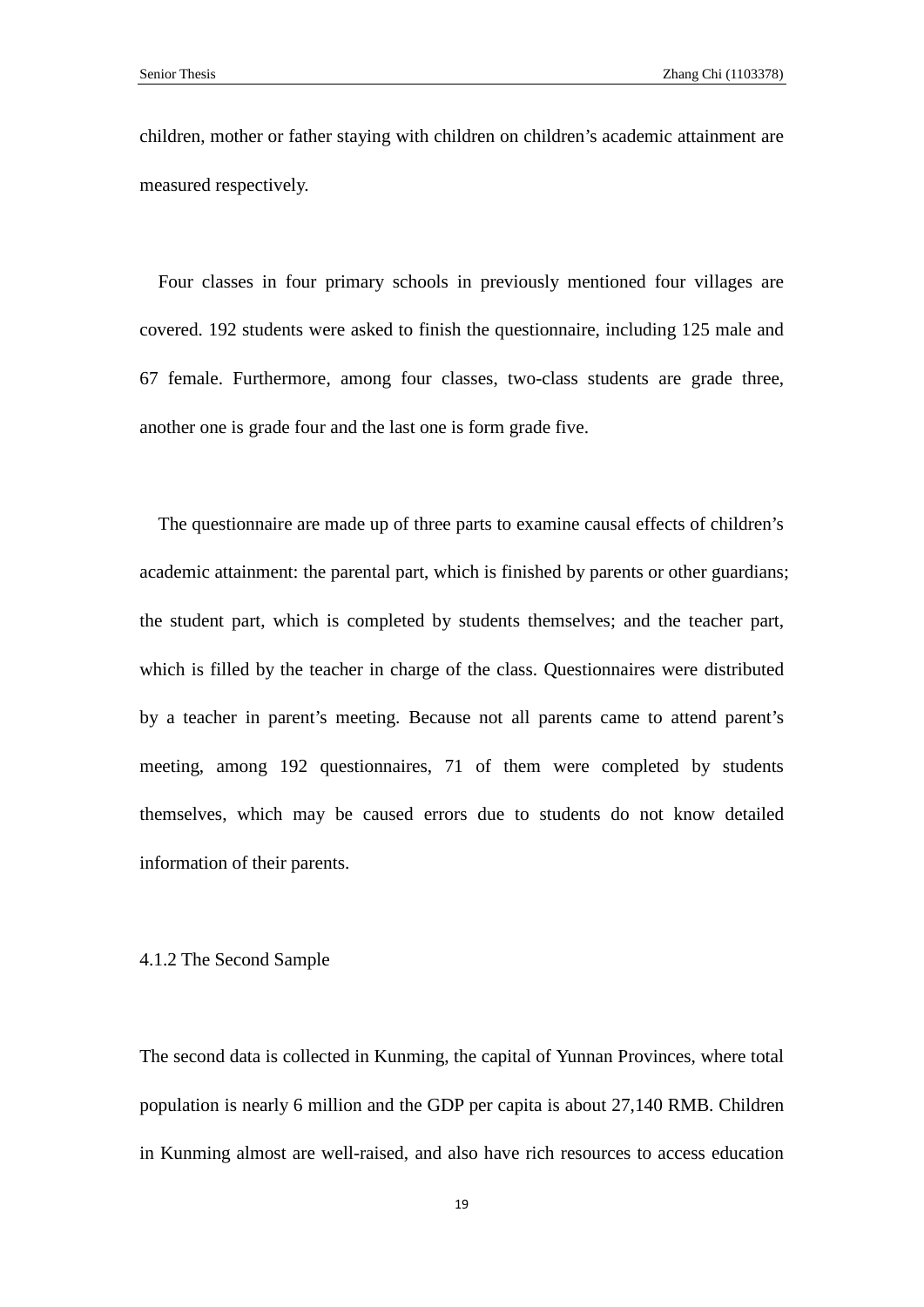channel. What's more, parents there are relatively well-educated and make more money than families in country. 120 grade two students in one key high school were asked to complete the questionnaires. 62 are male and 58 are female, which the number of girls and boys is quite even. Because the questionnaire was distributed by the teacher in the lecture, the response rate is 100%. However, limited by the intellectual ability of participants or lack of information on their parents, responses of low reliability had to be ruled out (e.g. response with missing many questions, answers of certain questions that obviously to be unrealistic), and 110 valid copies were left in this study ( 57 are male and 53 are female).

The second questionnaire is different from the first, which requires students to finish it only. Questionnaires were done without teacher monitoring, which guarantees that students are not afraid of being punished due to write truth on certain questions, such as studying hour per day, whether or not prepare the lesson and so forth.

Finally, both groups of students' math and Chinese grades are from teachers, which are 100% true and not be altered.

#### 4.2 Methodology

A questionnaire is designed to gather basic information of participants, such as parental education level, family income, studying hours and other basic background. My empirical study requires that I measure several main factors, which are illustrated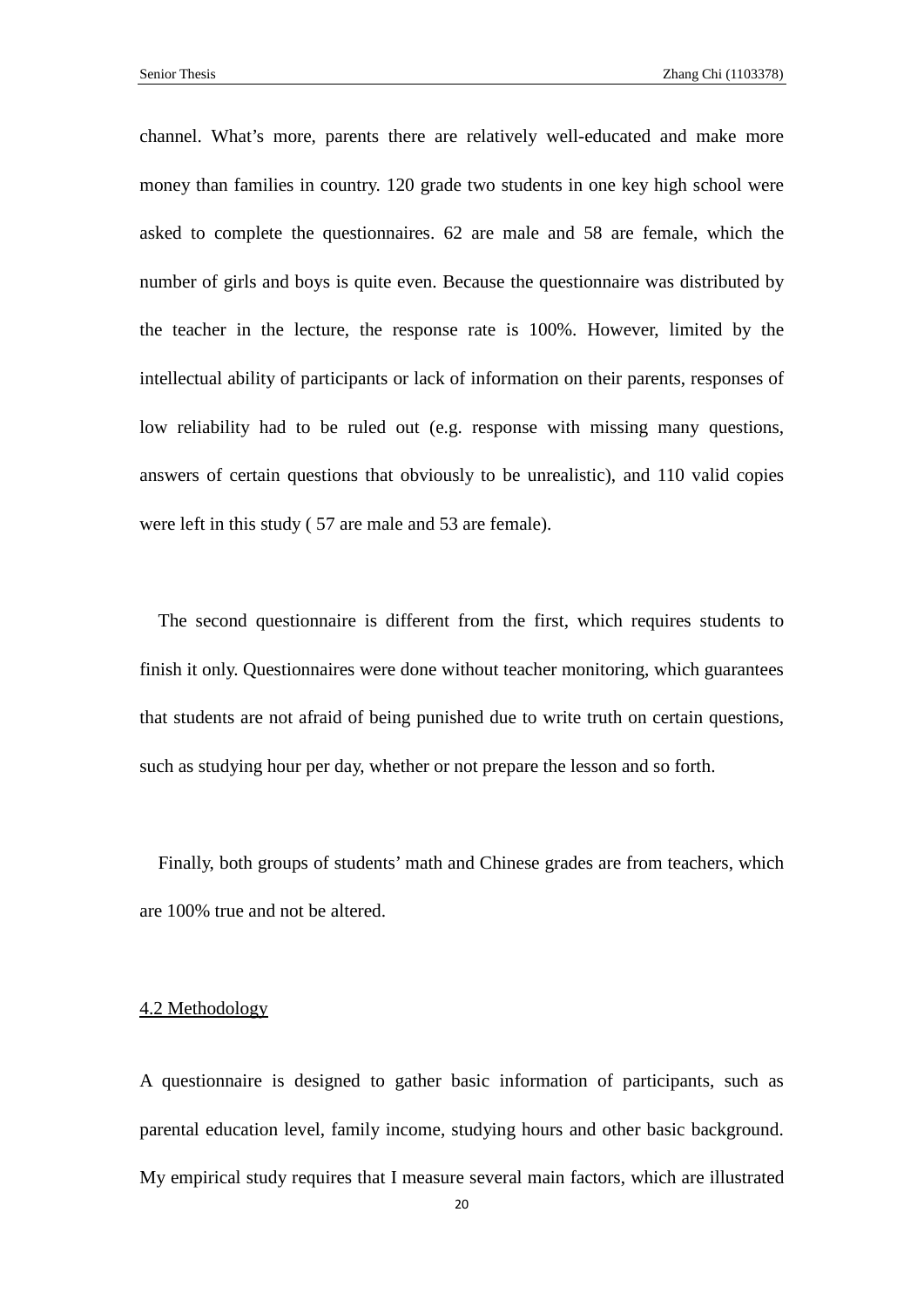as follows:

Academic achievement is indicated by the students' final grade, which is the sum of Chinese grade and math grade. Final grade is provided by teachers.

Parental education variable is measured by which schooling level parents have accepted, such as primary school, middle school, high school, university and so forth. Two dummies are added in father and mother's educational background respectively based on data distribution.

Furthermore, family income is measured by how much money the family makes per month or per year, which is the sum of father and mother's salary per month or per year.

Questionnaire also asks whether or not parents stay at home, such as describe the situation of father staying at home in this semester: a. most of time at home; b. more than half of time at home; c. less than half of time at home; d. most of time not at home. What's more, three dummies are added to indicate situations of parents at home, mother at home and father at home.

In addition, peer effects indicated by the relationship between students' academic outcome and their friend's and deskmate's academic performance. The academic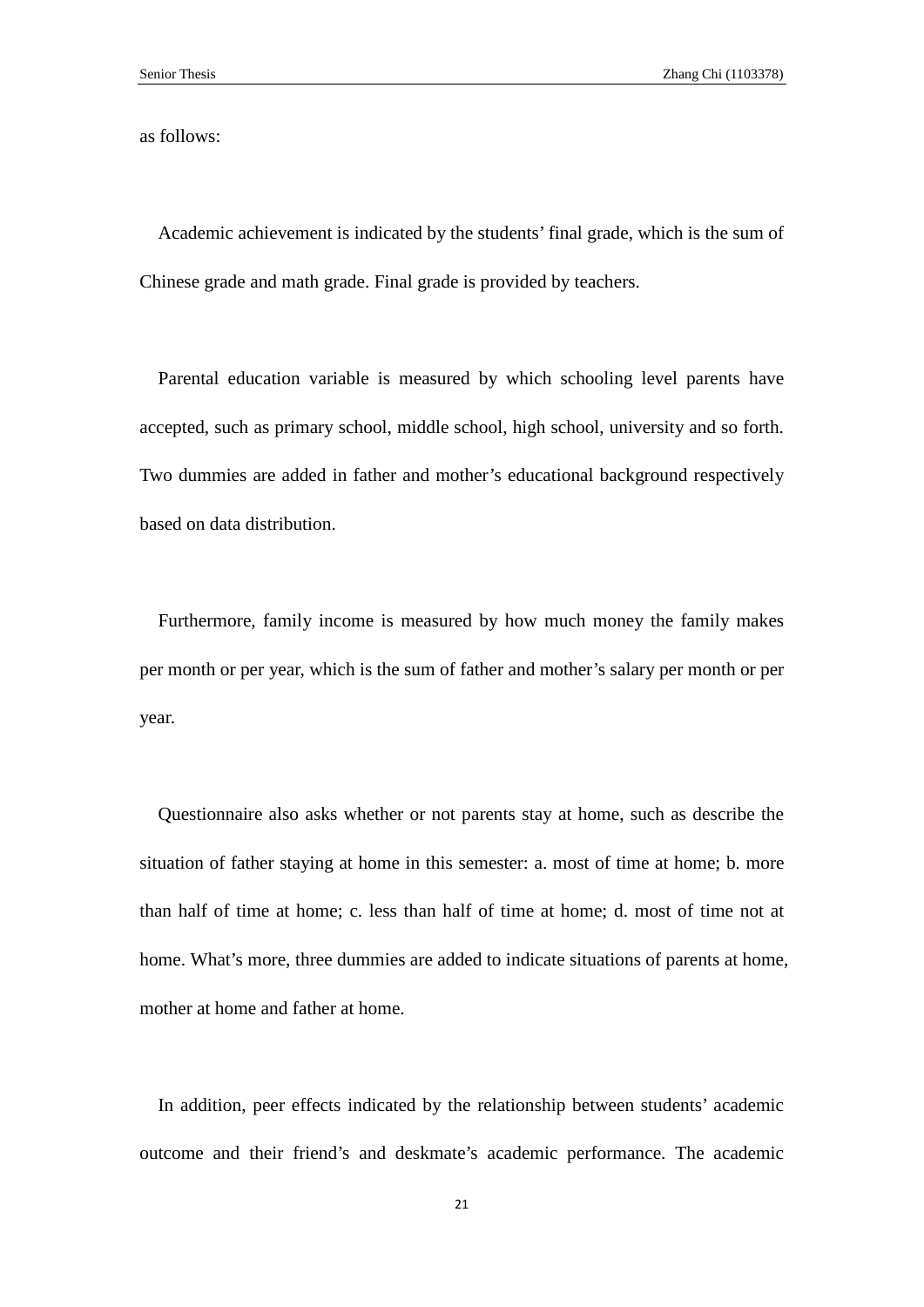performance is the sum of final Chinese grade and math grade.

Finally, the first sample focuses on the situation whether parents stay at home to tutor their children studying, while the second sample aims at testing the peer effects on students' academic performance. Both of samples are used to measure the effect of parental education background and family income on children's academic achievement.

## **5. EMPIRICAL RESULT**

5.1 Descriptive Statistics and the Correlations

Descriptive statistics (means and standard deviation) for the variables in this study are shown in Table 1 and 2.

Table 1 presents descriptive statistics for final grade, total annual family earning, father and mother education level and the situation that parents at home for the first sample. On average, we could know that the mean of final grade is 128.3 where the full mark is 200 (math 100, Chinese 100), which almost students can pass the examination (60 is pass mark for each course). In cities of China, the average grade of pupils is about 170-180, especially in the big city, where the average grade is above 180, which means students can get 90 marks for each course. Therefore, generally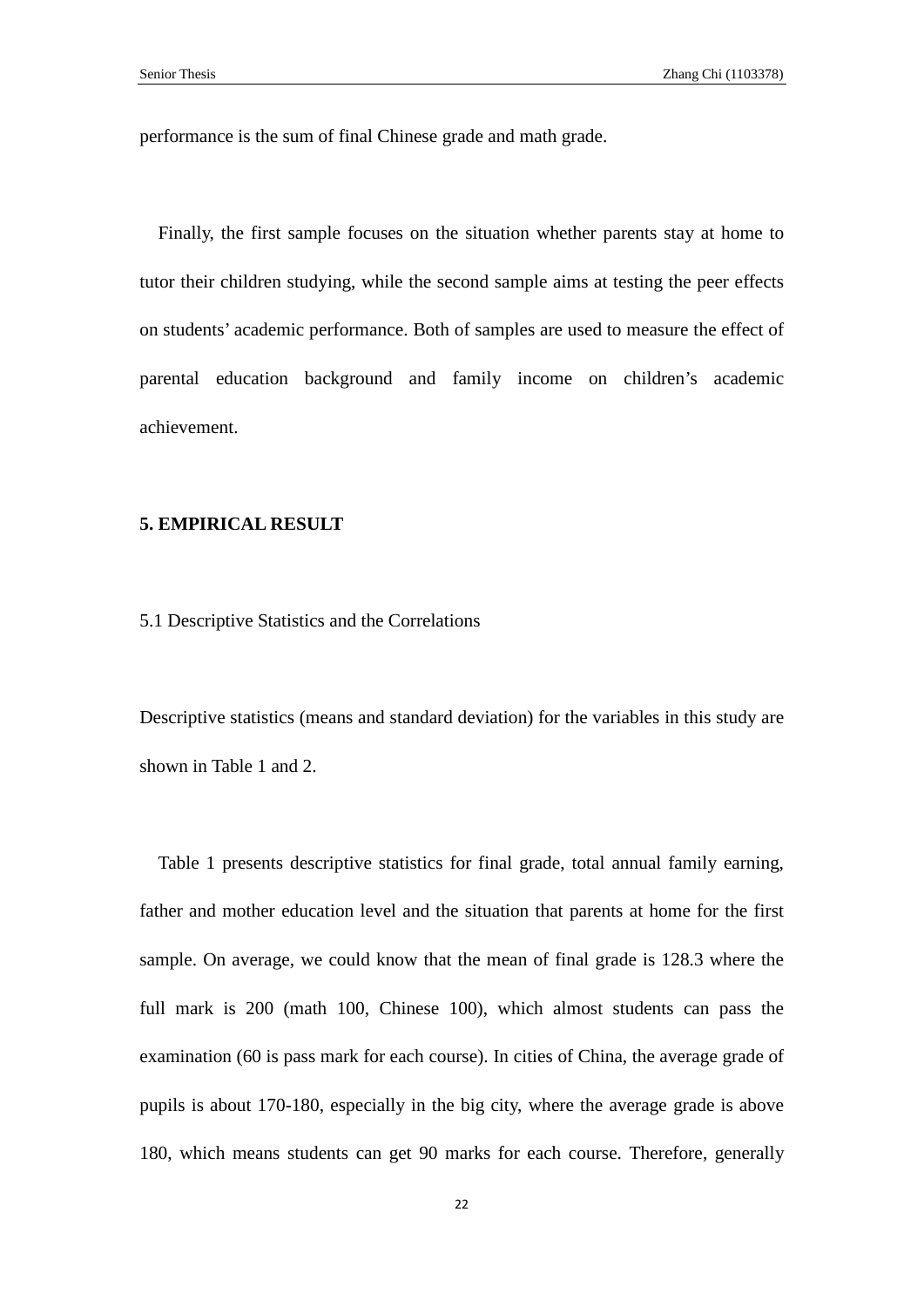speaking, students in Longhui did not study well. What's more, the standard deviation of total annual income is very large, because not both parents have jobs in few family which make the gap between income is very significant. Furthermore, means of parents' education level are above 3, which indicate that most of them accepted middle school education, but number of them did not finish full middle school education. Nevertheless, situation of parents leave home is significant. Means of parents leave home are bigger than 3, which tell that parents in Longhui Province spent less than half of time stay with their children.

#### Table 1

Descriptive Statistics

Means and standard deviations of main factors for the first database (n=192)

|                        | Mean  | <b>Std. Deviation</b> |
|------------------------|-------|-----------------------|
| Final grade            | 128.3 | 40.61                 |
| Total annual earning   | 36590 | 41520                 |
| Father education level | 3.79  | 1.36                  |
| Mother education level | 3.34  | 1.31                  |
| <b>Father leaves</b>   | 3.401 | 1.076                 |
| Mother leaves          | 3.09  | 1.319                 |

Same as Table 1, Table 2 shows descriptive statistics for students themselves', their friend's and their deskmate's final grade, total annual family income and parent education level for the second sample. Form Table 2, some facts we could find. Mean of students' final grade is 194.15 where the full marks is 300 (150 for each course) and the standard deviation is 29.22. Students in this high school can get about 97 for each course which just above the pass mark (90 for each course). In addition, mean of total annual earnings is 55,502.76, where is almost 20,000 higher than villages in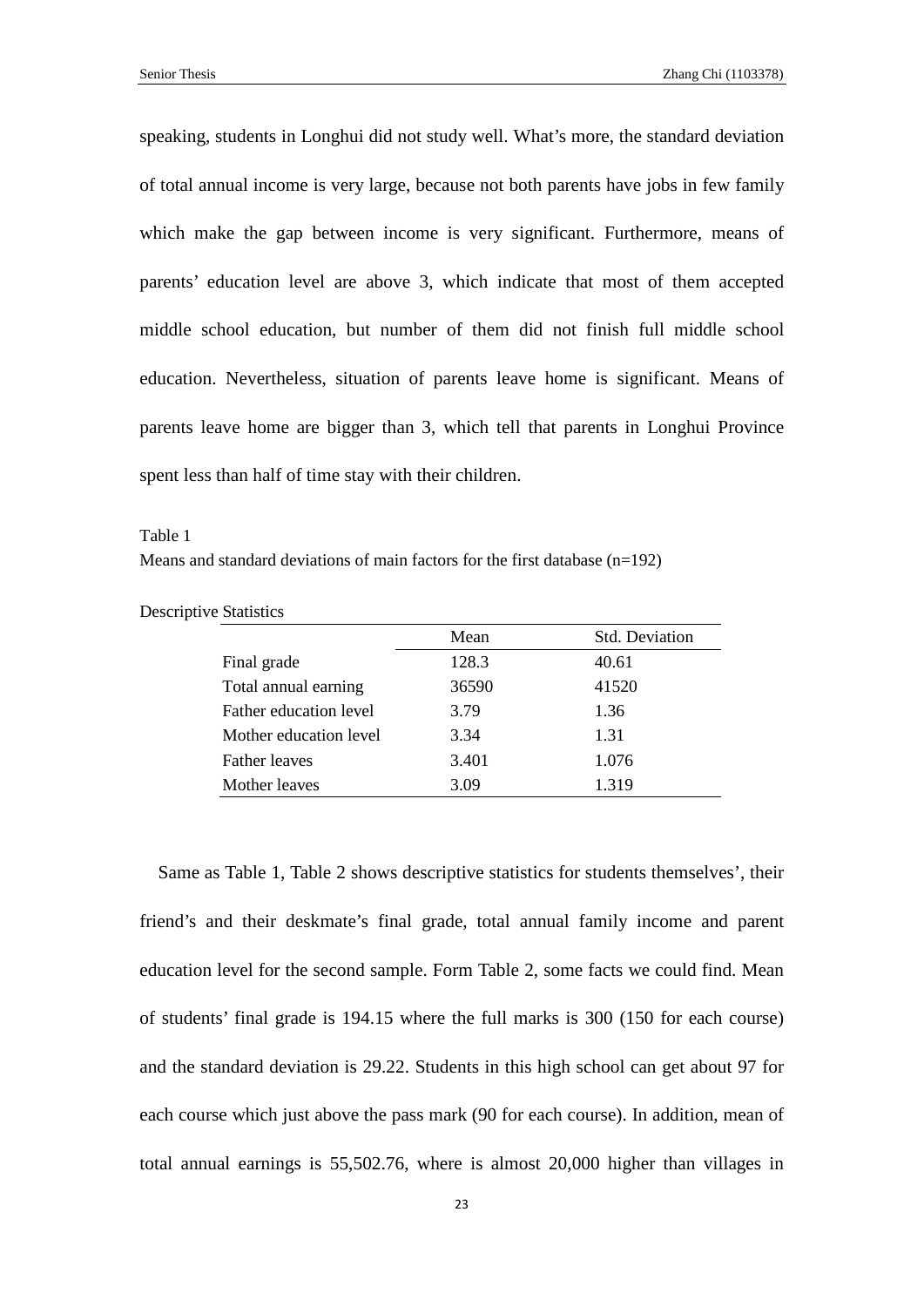Longhui. Besides, parents in Kunming also have accepted higher education compared to parents in Longhui. Means of parental education level are above four, which represents that parents have finished high school education at least and the difference between mother and father is not significant

#### Table2

Descriptive Statistics

Means and standard deviations of main factors for the second database (n=110)

|                           | Mean     | <b>Std.</b> Deviation |
|---------------------------|----------|-----------------------|
| Final grade               | 194.15   | 29.22                 |
| Final grade of the friend | 193.02   | 28.7                  |
| Final grade of the        |          |                       |
| deskmate                  | 187.24   | 32.83                 |
| Total annual earnings     | 55502.76 | 2181.47               |
| Father education          | 4.78     | 1.66                  |
| Mother education          | 4.32     | 1.62                  |

Meanwhile, the correlations show that the indicators within the latent constructs are related to each other, which being presented in Table 3 and 4.

Table 3 illustrates correlation of main variables of the first sample, including student's total grade, total family income, father and mother education level, and the situation of father and mother out of home, and both parents leaves home. From the table, we could tell that correlation between father education level and children's final grade is significant, as well as with total family income. Moreover, mother education level is highly correlated with father education level. In addition, children's final grades also have significant correlation with the situation of father or mother out of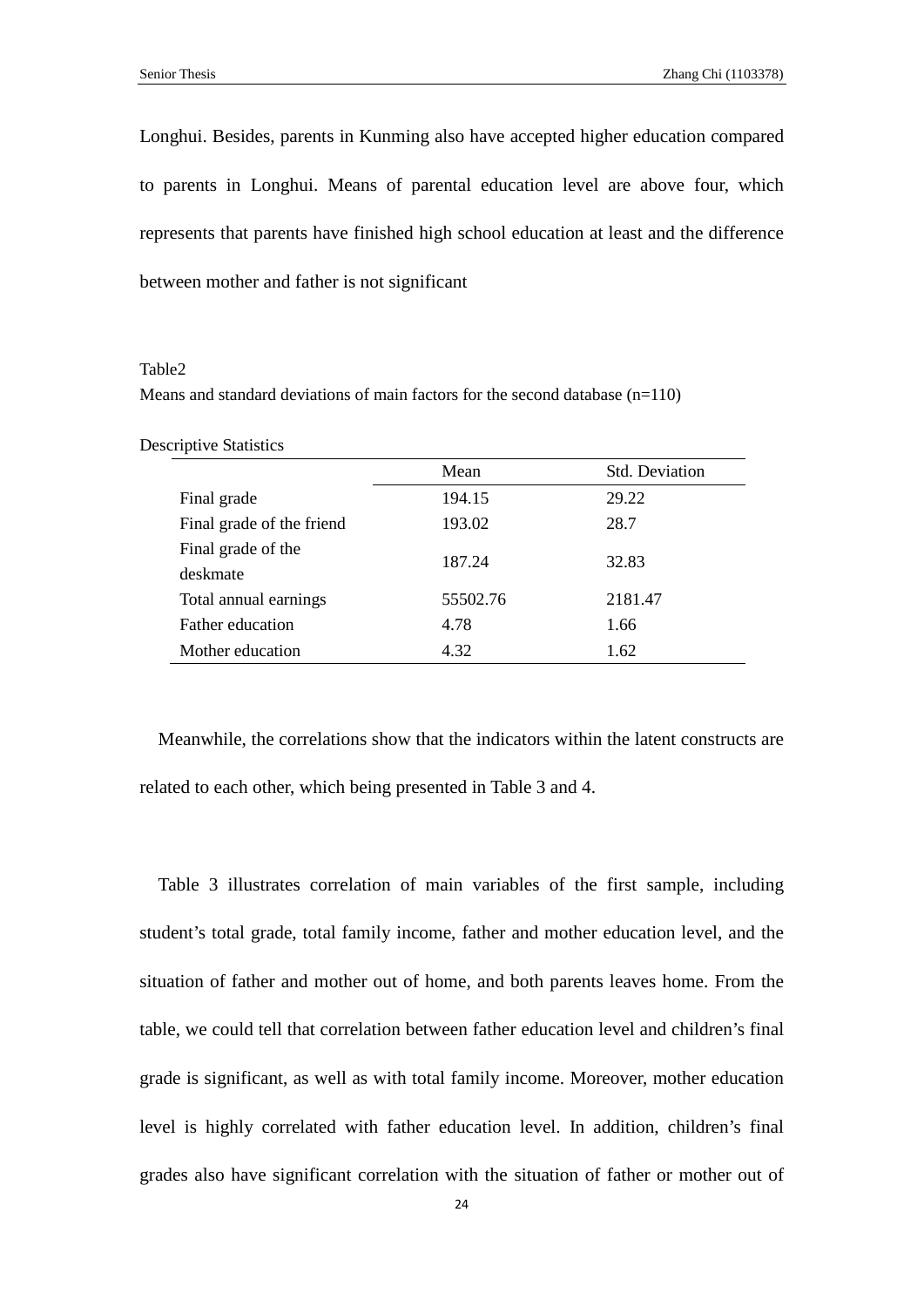home, and both parents leave home. Meanwhile, the three variables of father, mother,

and both parents out of home are positively correlated.

## Table 3 The variables correlations for the Longhui sample (n=192)

#### **Correlations**

|                              | $\mathbf 1$  | $\boldsymbol{2}$ | $\mathbf{3}$ | $\overline{\mathbf{4}}$ | 5            | 6            | $\overline{7}$ |  |
|------------------------------|--------------|------------------|--------------|-------------------------|--------------|--------------|----------------|--|
| 1. Total final               | $\mathbf{1}$ |                  |              |                         |              |              |                |  |
| grade                        |              |                  |              |                         |              |              |                |  |
| 2. Total income              | .085         | $\mathbf{1}$     |              |                         |              |              |                |  |
| 3. Father<br>education level | $.231**$     | $.208**$         | $\mathbf{1}$ |                         |              |              |                |  |
| 4. Mother<br>education level | $.187*$      | .103             | $.534**$     | $\mathbf{1}$            |              |              |                |  |
| 5. Parent leaves<br>home     | $-.213**$    | $-.026$          | $-.004$      | .042                    | $\mathbf{1}$ |              |                |  |
| 6. Father leaves<br>home     | $-143*$      | $-.066$          | .024         | .044                    | $.741**$     | $\mathbf{1}$ |                |  |
| 7. Mother leaves<br>home     | $-.274**$    | $-.047$          | $-.075$      | $-.035$                 | $.935**$     | $.693**$     | $\mathbf{1}$   |  |

\*\*. Correlation is significant at the 0.01 level (2-tailed).

\*. Correlation is significant at the 0.05 level (2-tailed).

Moreover, correlations among main variables in the second sample also are analyzed at follow table (Table 4). Variables consist of students' total grade, their friend's and deskmate's total grade, father and mother education level, and total family income. The correlation between students' final grade and family income is significant. What's more, father and mother's education level have a strong relation.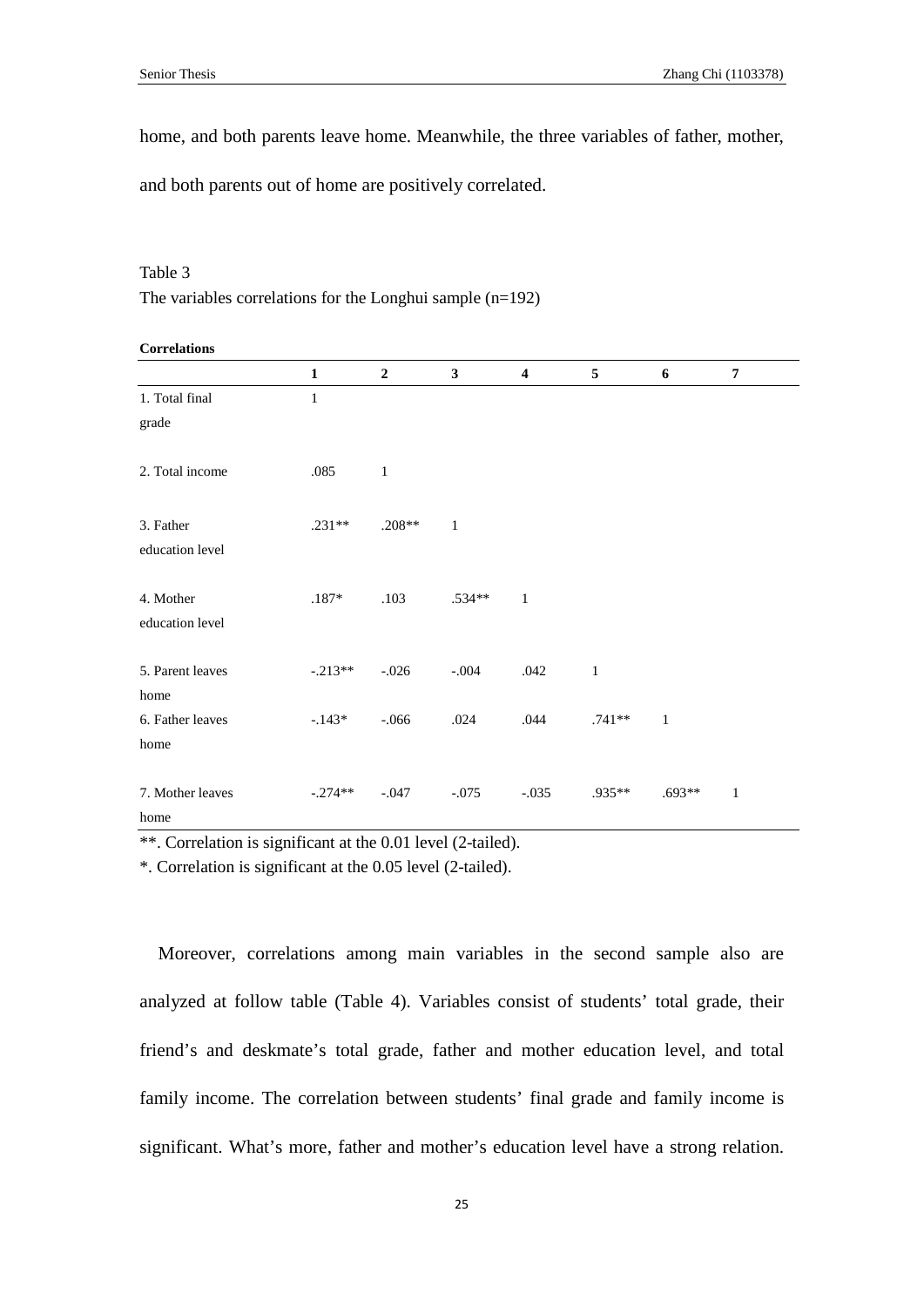Nevertheless, table shows that both friend's and deskmate's total final grade are positively related with students' total grade, which is 0.305 and 0.438, respectively.

## Table 4 The variables correlations for the Kunming sample (n=110)

| <b>Correlations</b>          |              |              |                |                |              |   |  |
|------------------------------|--------------|--------------|----------------|----------------|--------------|---|--|
|                              | $\mathbf{1}$ | 2            | $\mathfrak{Z}$ | $\overline{4}$ | 5            | 6 |  |
| 1. total final grade         | 1            |              |                |                |              |   |  |
| 2. total income              | $-.242*$     | $\mathbf{1}$ |                |                |              |   |  |
| 3. father<br>education level | $-.022$      | $.235*$      | $\mathbf{1}$   |                |              |   |  |
| 4. mother<br>education level | $-.070$      | .094         | $.628**$       | $\mathbf{1}$   |              |   |  |
| 5. Friend's<br>total grade   | $.305**$     | $-.147$      | .112           | .093           | $\mathbf{1}$ |   |  |
| 6. Deskmates'<br>total grade | .438**       | $-.273*$     | .042           | $-.032$        | $.647**$     | 1 |  |

\*\*. Correlation is significant at the 0.01 level (2-tailed).

\*. Correlation is significant at the 0.05 level (2-tailed).

## 5.2 Results

This section presents estimates of the impact of parental education, family income and peer effects on children's academic achievement. Table 5, 6, 7 and 8 presents results of the effect of parental education, family income and peer effects on children's final grade.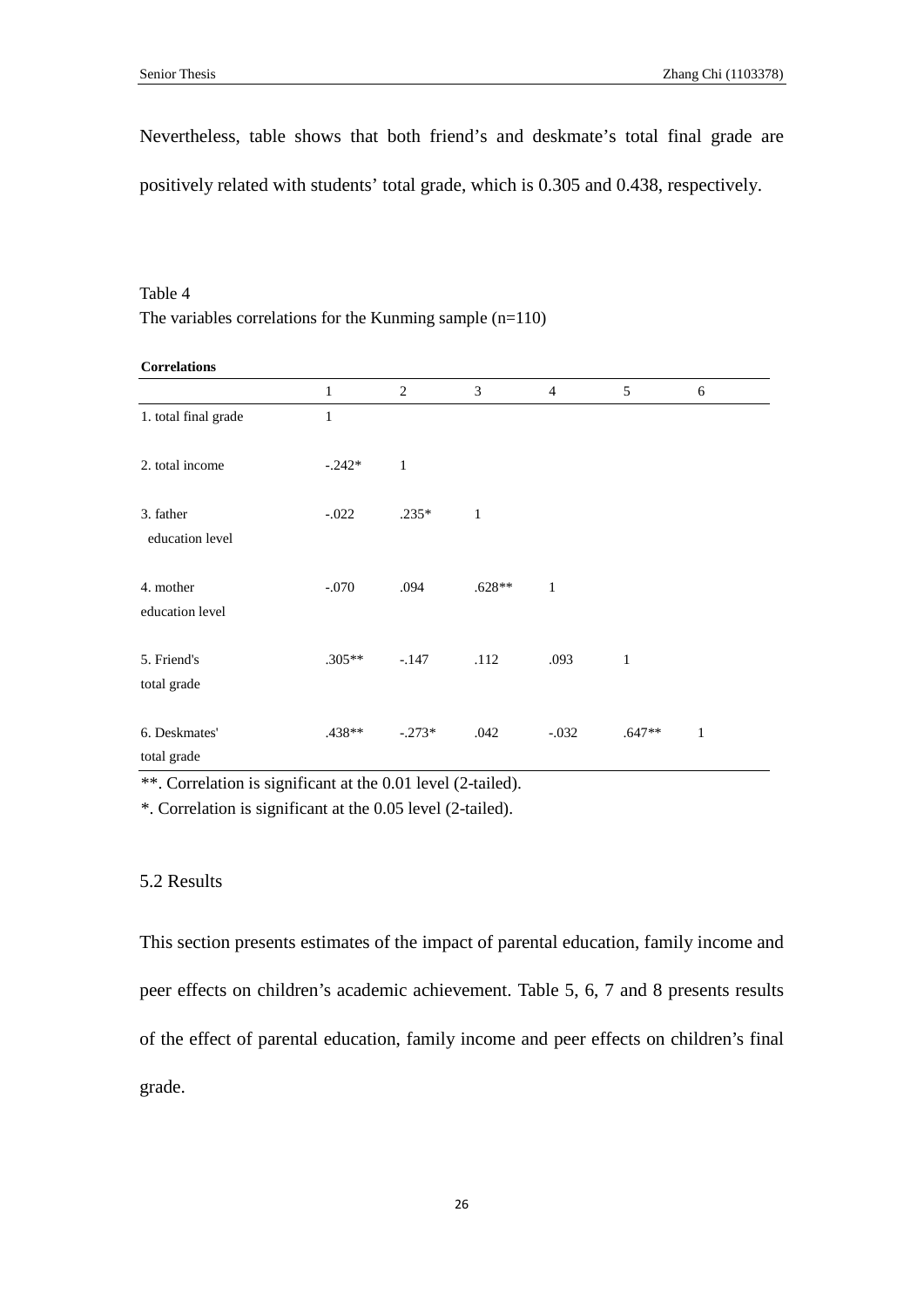## Table 5

Results for regression of effects of parental education and family income on children's final grade (results for the first sample, n=192)

Children's final grade

 $=\beta_0 + \beta_1 \text{fed } 1 + \beta_2 \text{fed } 2 + \beta_3 \text{ med } 1 + \beta_4 \text{ med } 2 + \beta_5 \text{ tincome }$ 

|                           | The first<br>nple    | P value |
|---------------------------|----------------------|---------|
| Father education level    | 4.46                 | 0.582   |
| (middle school or above)  | $(-8.083)$           |         |
| Father education level    | 17.331               | 0.082   |
| (high school or above)    | $(9.9)*$             |         |
| Mother education level    | 9.712                | 0.388   |
| (middle school or above)  | (11.225)             |         |
| Mother education level    | 2.512                | 0.742   |
| (high school or above)    | (7.61)               |         |
| Total family income       | 0.00007<br>(0.00006) | 0.295   |
| <b>F</b> Statistics       | 1.636                |         |
| <b>Adjusted R-squared</b> | 0.017                |         |

\*p<.05. \*\*p<.01. \*\*\*p<.001.

After calculation the estimated model (1) can become based on the sample one:

## *Children's* final grade=

 $4.46 \ \widehat{fed1} + 17.331 \ \widehat{fed2} + 9.712 \ \widehat{med1} + 2.512 \ \widehat{med2} + 0.00007 \ \widehat{t}$ 

where parental education level is divided into middle school above and high school above. For instance, the variable fed1, indicates father who have accepted middle school education or above, with  $t= 0.552$  (p=0.582>0.05), is not a statistically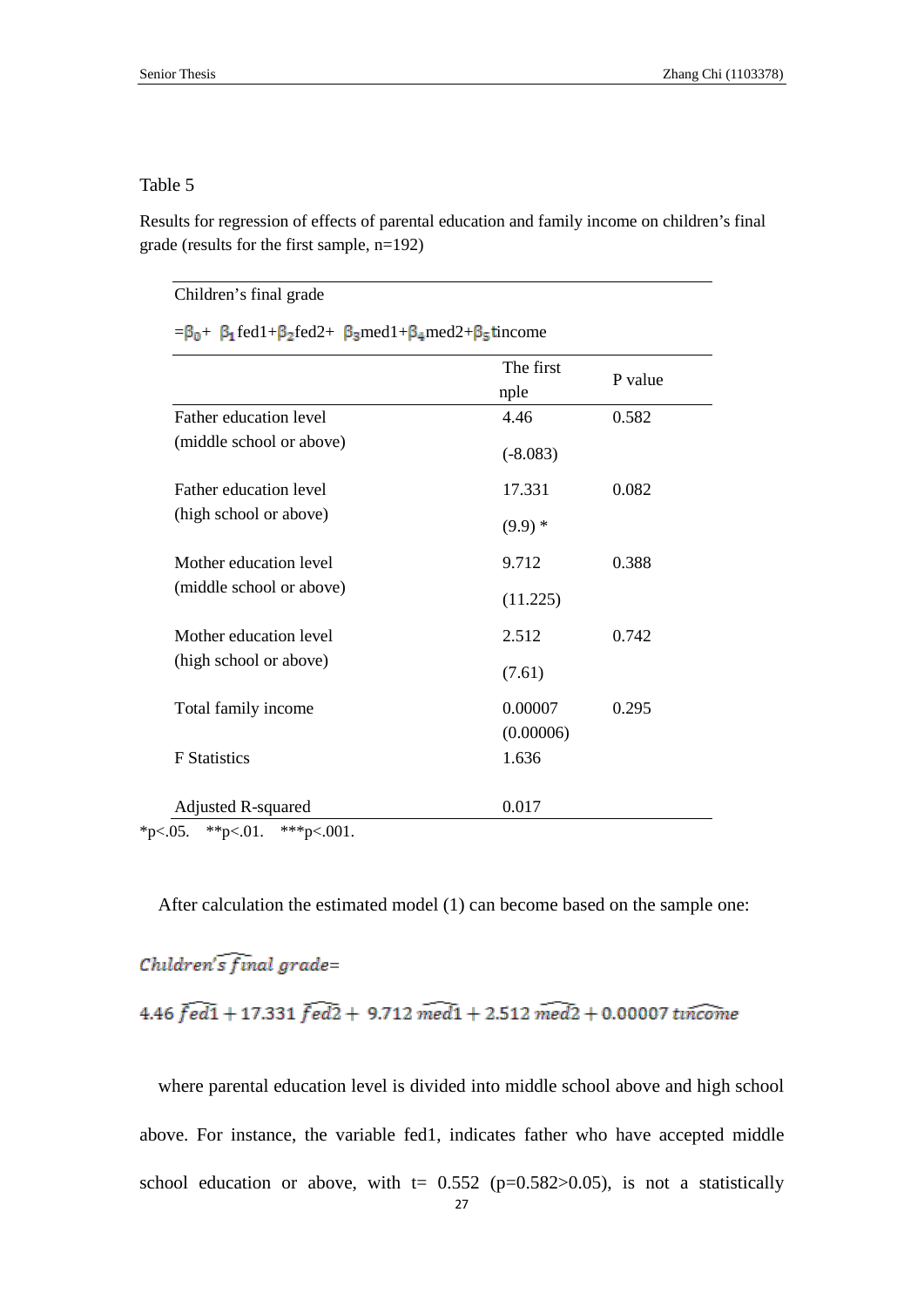significant indicator. It means that with 1 unit increase of father who has accepted middle school education or above, it increases 4.46 unit of children's final grade. While fed2 is a significant indicator, with  $t=1.751$  (p=0.82<0.01). It means that 1 unit increase of father who have accepted high school education or above, children's total grade will increase 17.331.

From Table 5, father education has a positive impact on children education, only if father have accepted high school education or above. Other variables have no significant effects on children's grade, including family income and mother education, based on the sample one data.

#### Table 6

Results for regression of effects of parental education and family income on children's final grade (results for the second sample, n=110)

|                          | The second sample | P value |
|--------------------------|-------------------|---------|
| Father education level   | 2.217             | 0.794   |
| (middle school or above) | $-8.14$           |         |
| Father education level   | 12.135            | 0.203   |
| (high school or above)   | $-9.471$          |         |
| Mother education level   | 0.004             | 1       |
| (middle school or above) | $-7.871$          |         |
| Mother education level   | $-11.16$          | 0.195   |
| (high school or above)   | $-8.553$          |         |
| Total family income      | 0.003             | 0.017   |
|                          | $(0.001)$ **      |         |
| <b>F</b> Statistics      | 1.791             |         |

|  |  | Children's final grade $=\beta_0 + \beta_1$ fed $1 + \beta_2$ fed $2 + \beta_3$ med $1 + \beta_4$ med $2 + \beta_5$ tincome |
|--|--|-----------------------------------------------------------------------------------------------------------------------------|
|--|--|-----------------------------------------------------------------------------------------------------------------------------|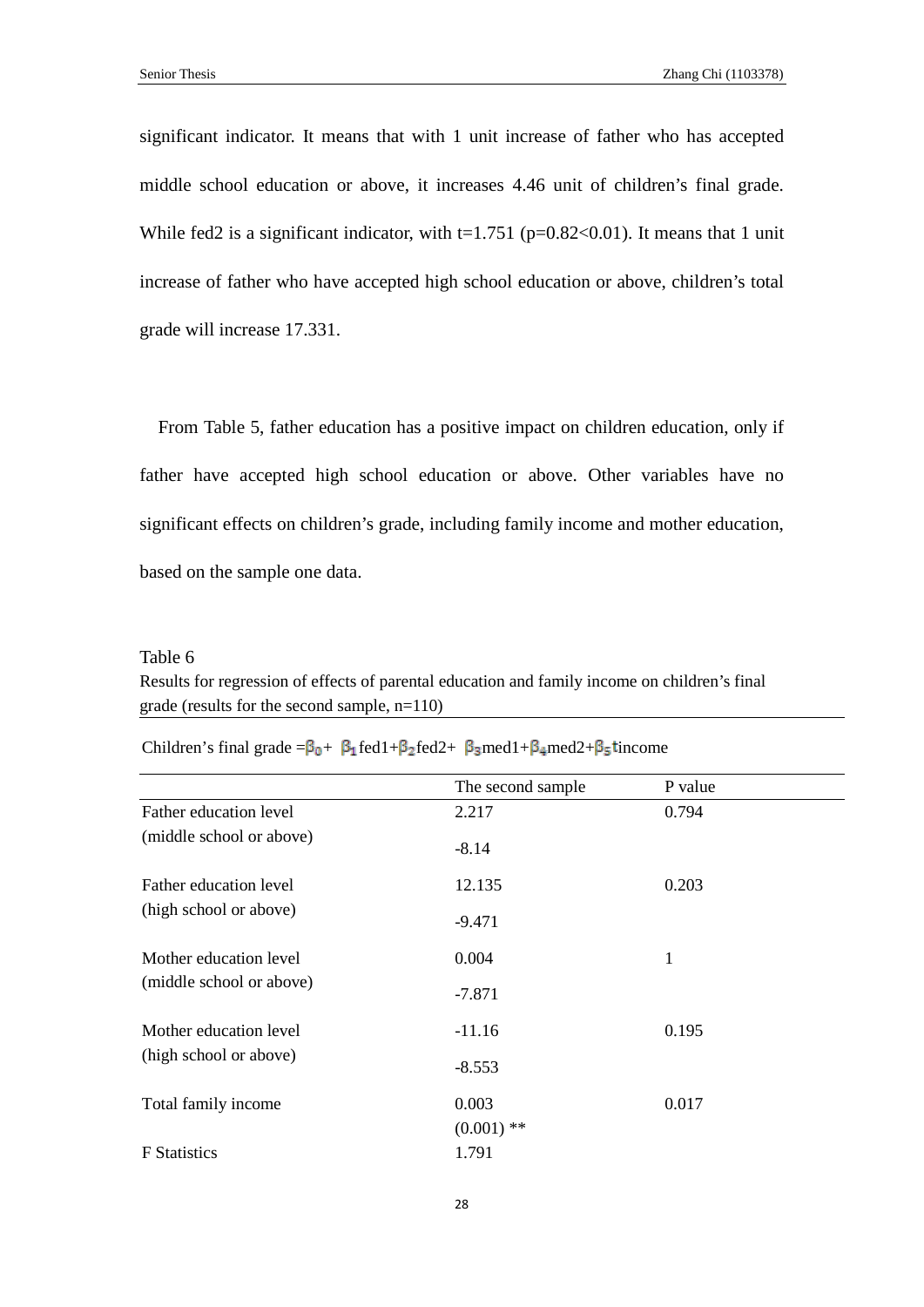## Adjusted R-squared 0.04

 $*_{p<.05}$ .  $*_{p<.01}$ .  $*_{p<.001}$ .

And the second sample becomes:

Children's final grade=

 $2.217$   $\widehat{fed1} + 12.135$   $\widehat{fed2} + 0.004$   $\widehat{med1} - 11.16$   $\widehat{med2} + 0.003$  tincome

like the function above, it show the correlation between variables and children's educational attainment. Here parental education is divided into high school or above and university above. Because the situation of city (sample two) is different with county (sample one). Among these variables, there is one worth to notice is that med1, it represents mother who have accepted high school education or above. With  $t= 0.001$  $(p<0.05)$ , it is not a significant indicator, which means with 1 unit increase of mother who have accepted high school education or above, children's grade will decrease 11.16 unit.

Form the column of the second sample on Table 5, it can be known that variable tincome, indicates total family income is a statistically significant factor with t=2.420  $(p=0.017<0.05)$ . It means that 1 unit increase of total family income, children's academic outcome will increase 0.003, which shows that under the second sample situation, family income has positively impact on children's academic achievement. While, parental income has no significant influence on children's education.

In addition, Table 7 presents that the effects of parental education and family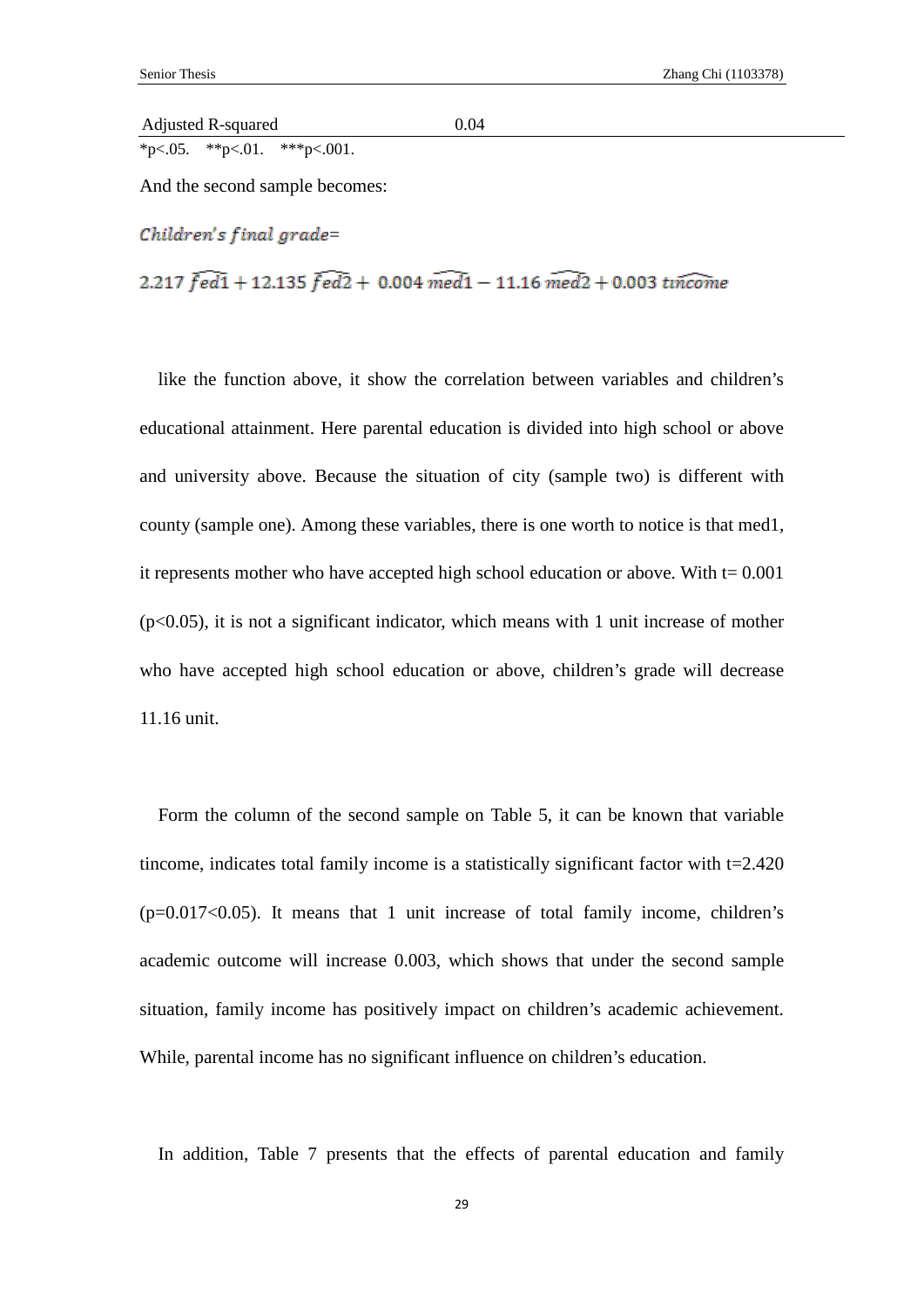income on children's academic attainment when adding the variables of whether or

not parents at home.

### Table 7

Results for regression of effects of parental education, family income and situation of father, mother and parents out of home on children's final grade ( based on the first sample data, n=192)

Children's final grade =

+  $\beta_1$  fed1+ $\beta_2$ fed2+  $\beta_3$ med1+ $\beta_4$ med2+ $\beta_5$ tincome+ $\beta_6$ pl+ $\beta_7$ fl+ $\beta_8$ ml

|                                             | The second sample | P value |
|---------------------------------------------|-------------------|---------|
| Father education level                      | 0.717             | 0.96    |
| (high school or above)                      | $(-7.936)$        |         |
| Father education level                      | 12.119            | 0.25    |
| (university or above)                       | $(-9.698)$        |         |
| Mother education level                      | (6.938)           | 0.569   |
| (high school or above)                      | $-10.916$         |         |
| Mother education level                      | (8.258)           | 0.32    |
| (university or above)                       | $-7.529$          |         |
| Total family income                         | 0.00006           | 0.393   |
|                                             | (0.000)           |         |
| Both parents leave home                     | 22.096            | 0.214   |
|                                             | (17.72)           |         |
| Father leaves home                          | $-1.391$          | 0.884   |
|                                             | (9.59)            |         |
| Mother leaves home                          | $-45.566$         | 0.008   |
|                                             | $(16.884)$ **     |         |
| <b>F</b> Statistics                         | 3.275             |         |
| <b>Adjusted R-squared</b>                   | 0.088             |         |
| *p $< 0.05$ .<br>**p $< 01$ .<br>***p<.001. |                   |         |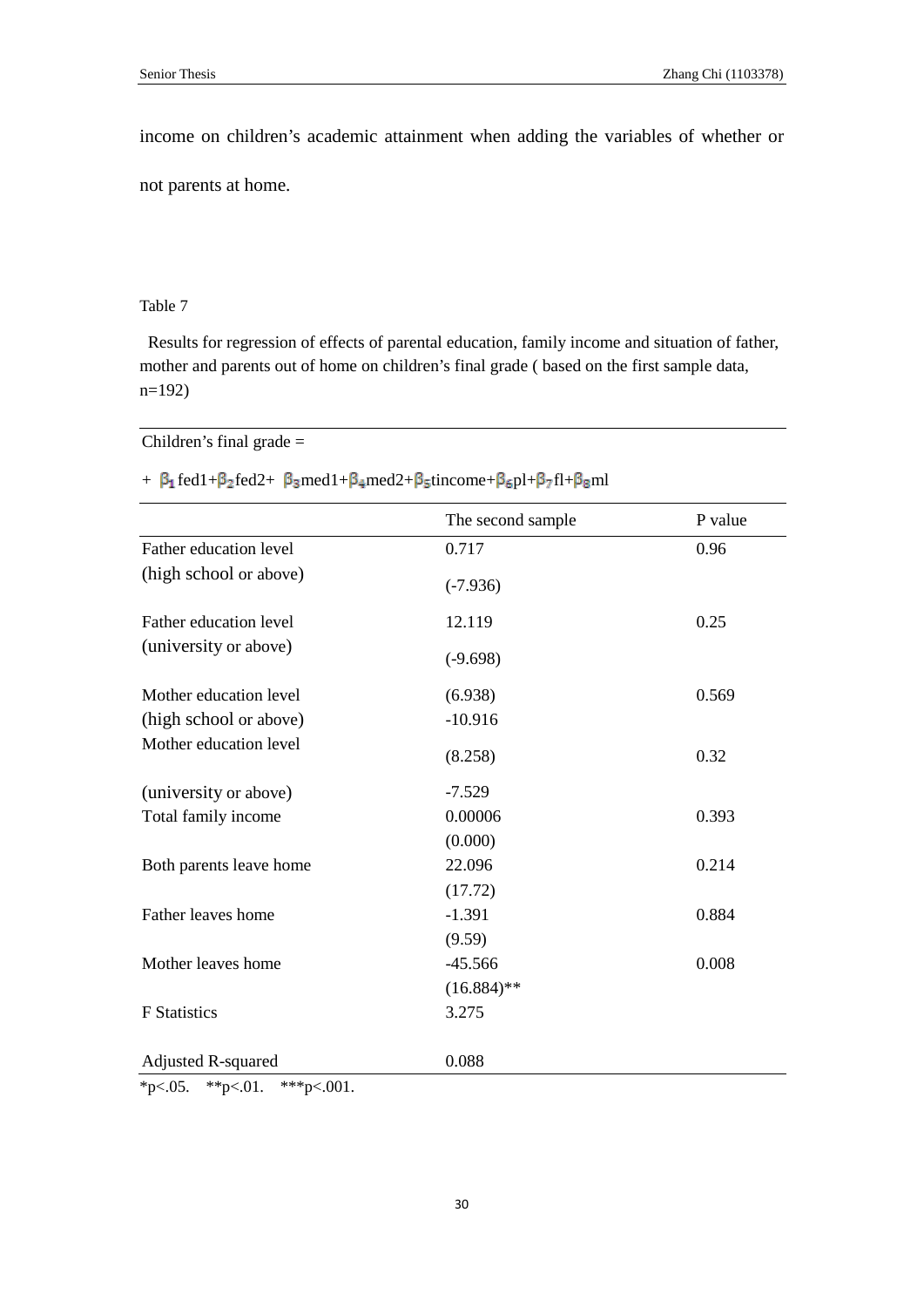Data from the first sample is calculated, and the model (2) becomes:

Children's final grade =

 $0.717 \overline{fe} d\overline{1} + 12.119 \overline{fe} d\overline{2} + 6.938 \overline{me} d\overline{1} + 8.258 \overline{me} d\overline{2} + 0.00006 \overline{t} m\overline{c} \overline{0} m$ e +  $22.096$  pl  $-1.391$  fl  $-45.566$ ml

where shows the correlation with children's academic outcome. From the table, I notice that pl, represents both parents leave home, increases 1 unit will increase children's grade 22.096, which means longer time parents out of home, children get higher grade. It is reverse with pervious literatures, which more time parents devote to their children, children in school age are more possible to get high grade (Hill  $\&$ Stafford, 1980). But its p=0.214, is not a significant indicator.

While, ml, stands for mother out of home, is a significant indicator for children's grade, where  $t = -2.699$  ( $p=0.008<0.05$ ). With 1 unit of mother out of home, children's grade will decrease 45.566 units, which is a significant effect. What is worth mentioning is that after adding variables about situation of whether or not parents at home, the indicator fed2 (father have accepted high school education or above) becomes not significant, where p=0.25. Therefore, effect of father education on children's grade is fluctuated.

Besides, in the Table 7, I add two more variables to measure the effects of parental education, family income and peer effects on children's academic attainments by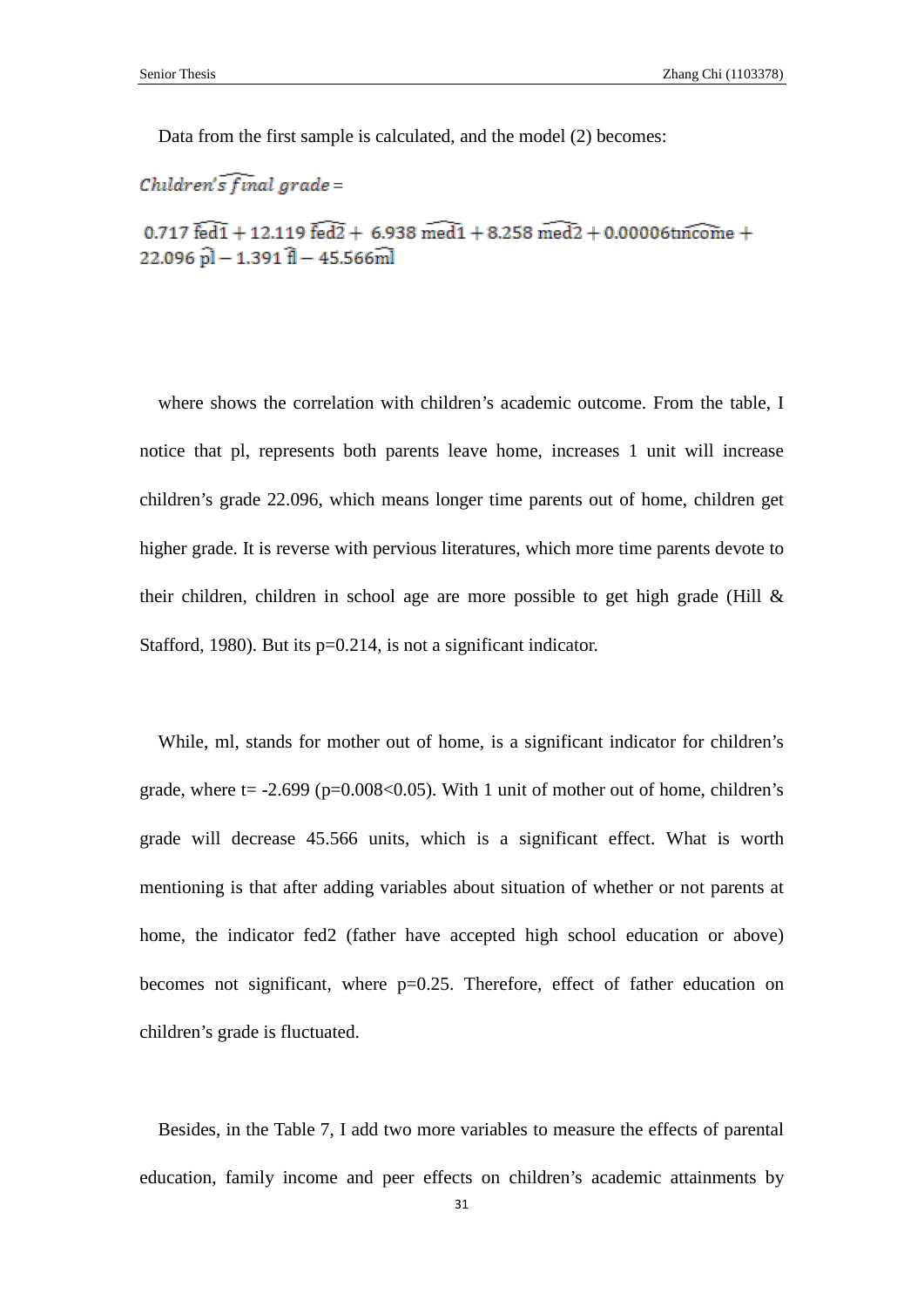using the data from the second sample.

Table 8

Results for regression of effects of parental education, family income and peer effects on children's final grade (based on the second sample data, n=110)

Children's final grade =

 $\beta_0 + \beta_1 \text{fed} 1 + \beta_2 \text{fed} 2 + \beta_3 \text{ med} 1 + \beta_4 \text{ med} 2 + \beta_5 \text{tincome} + \beta_6 \text{fgrade} + \beta_7 \text{dgrade}$ 

|                            | The second sample | P value |
|----------------------------|-------------------|---------|
| Father education level     | $-7.35$           | 0.36    |
| (high school or above)     | $(-7.984)$        |         |
| Father education level     | 8.331             | 0.366   |
| (university or above)      | $(-9.154)$        |         |
| Mother education level     | 4.834             | 0.529   |
| (high school or above)     | $(-7.634)$        |         |
| Mother education level     | $-4.829$          | 0.568   |
| (university or above)      | $(-8.418)$        |         |
| Total family income        | 0.005             | 0.004   |
|                            | $(0.002)$ **      |         |
| The friend's final grade   | 0.262             | 0.019   |
|                            | $(0.109)$ **      |         |
| The deskmate's final grade | 0.482             |         |
|                            | $(0.114)$ **      | 0.000   |
| <b>F</b> Statistics        | 5.577             |         |
|                            |                   |         |
| <b>Adjusted R-squared</b>  | 0.291             |         |

\*p<.05. \*\*p<.01. \*\*\*p<.001.

After calculation, the model (3) becomes:

Children's educational attainment =

 $-7.35 \ \widehat{fed1} + 8.331 \widehat{fed2} + 4.834 \widehat{med1} - 4.829 \ \widehat{med2} + 0.005 \widehat{t} \widehat{mod} +$  $0.262$ f grade + 0.482 dgrade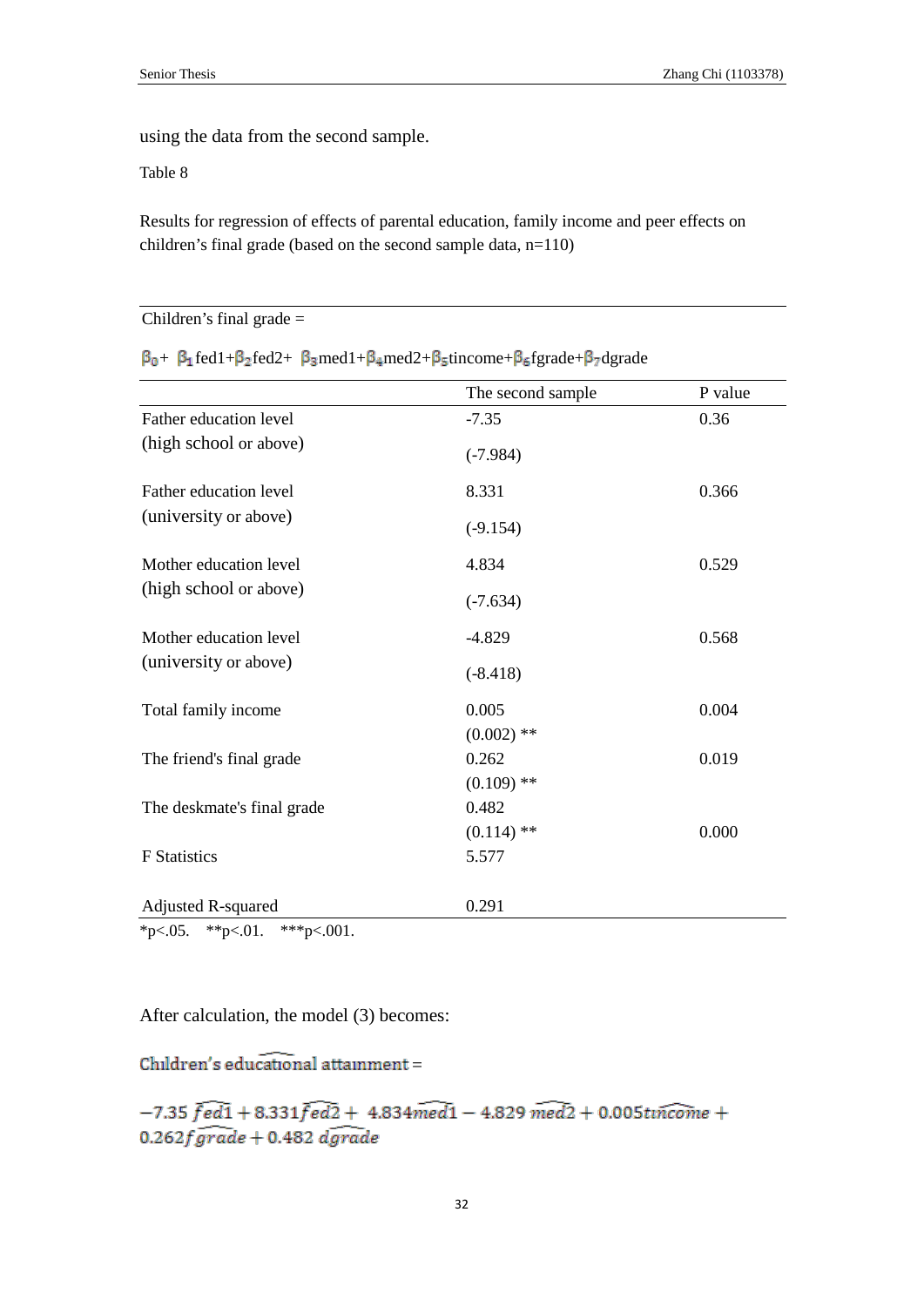where fgrade and dgrade represent children's friend and deskmate's final grade. Take result of Table 7, some relations should be paid attention.

First, tinome, means total annual family income, with t=2.988 ( $p=0.004<0.05$ ), is a significant indicator, which tells that 1 unit increase of total family income, children's final grade will increase 0.005 units. Second, fgrade, stands for friend's final grade, with  $t=2.403$  ( $p=0.019<0.05$ ). It is a statistically significant indicator, which indicates that with 1 unit increase of friend's grade, student's academic attainments will increase 0.262 units. The last one is dgrade, represents for deakmate's final grade, with t=4.226 ( $p=0.000<0.05$ ), where shows that with 1 unit increase of deskmate's final grade, students' academic outcome will increase 0.482 units.

After adding two peer effects indicator, the total family income is still positively correlated with children's academic outcomes. Meanwhile, peer effects have significant impacts on children's academic achievement. The higher score the peer get, the higher marks children get.

### **6. DISCUSSION**

This study examined there are might links family background indicators, such as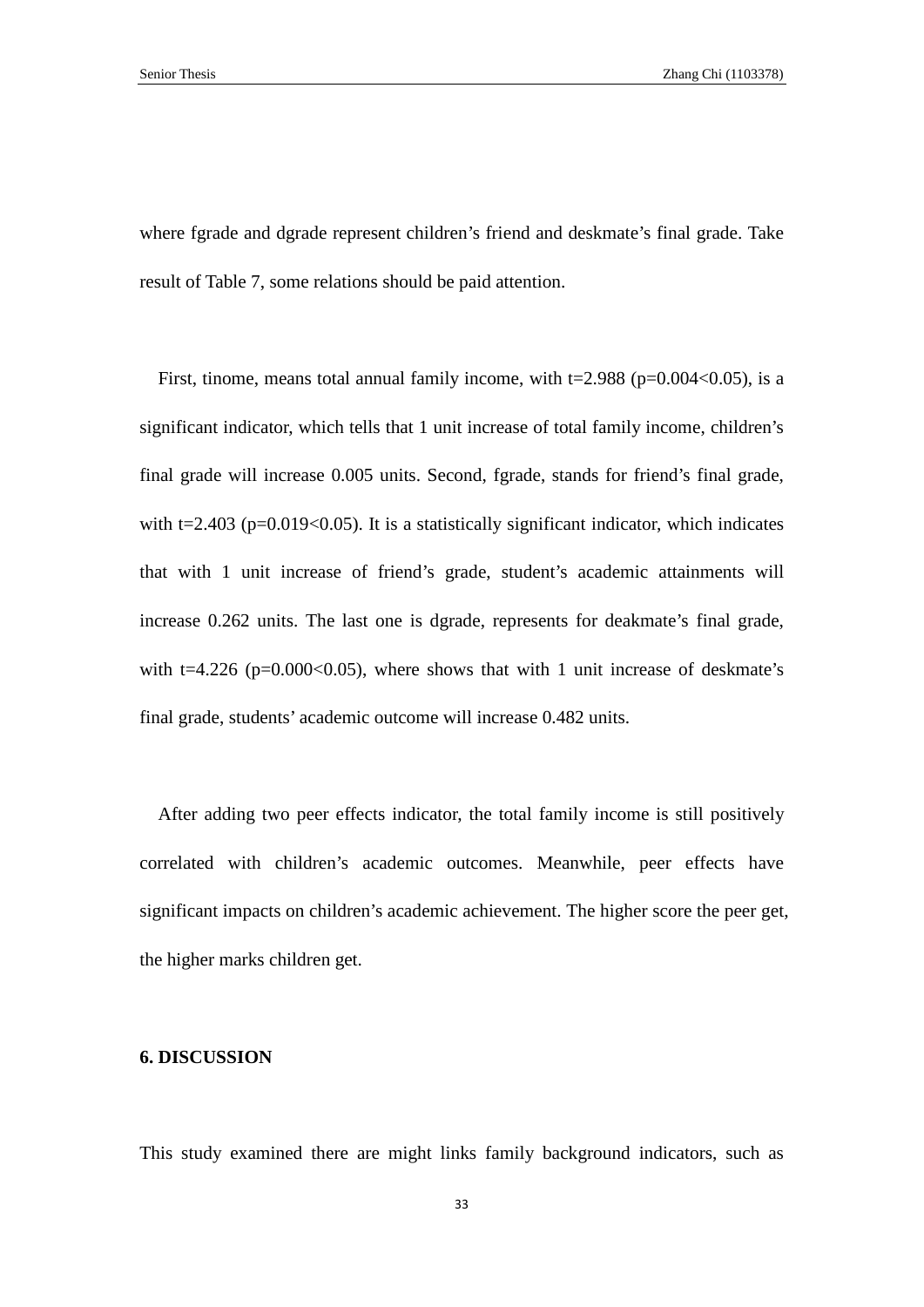parental education, family income and peer effects, with child academic outcome by using data from the city (Kunming) and the county (Longhui) in China. I hypothesized that these three indicators are positively correlated with children's academic result. In this paper, I do not find strong evidence that strong correlation between parental education and family income with children's academic outcome. However, there is significant relation between peer effects and children's academic outcome. Furthermore, mother caring also has positive effect on children's final grade.

Past researches have focused how parental education and family income affect children's academic outcome. The literature on achievement consistently has shown that parental education is important in improving on children's academic attainment (Hall & Willerman, 1963; Haveman & Wolfe, 1995; Bjorklund, 2004). Each extra year of education at the parental generation increases the probability of children generation staying on after post compulsory education (Chenalier, 2004). He also points out there are no significant differences in the influence of father's or mother's schooling on their children's educational achievement. On the other hand, lots of pervious researches find that high educated mother has bigger effects on children's education, compared to high educated father. Corwyn and Bradley (2002) find that maternal education has the most consistent direct influence on children's academic outcomes (cited by Pemela, 2005). In this study, I do not find that children get high score if their parents are high educated. But, for Longhui sample, I do find slight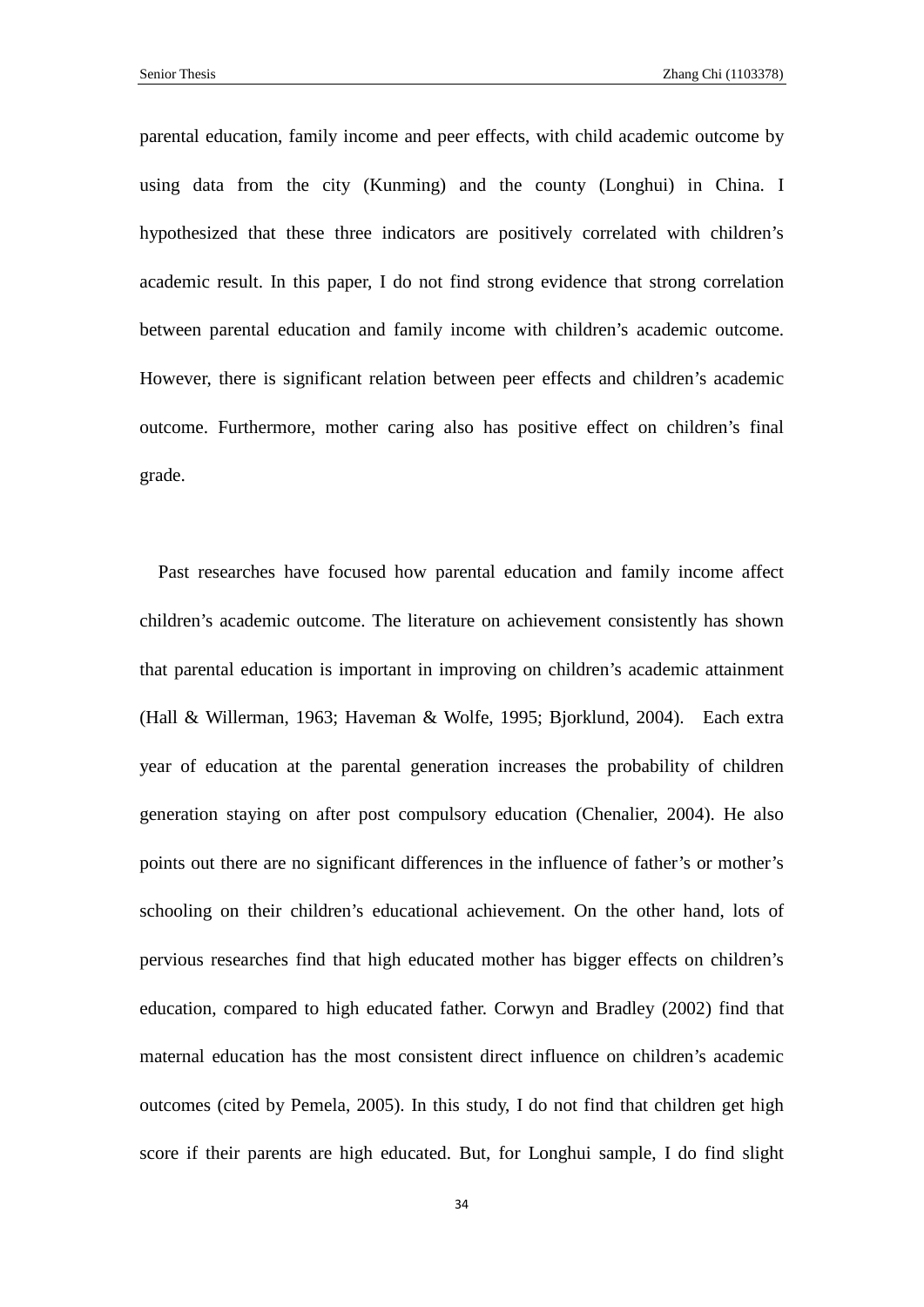significant effects of father's educational background on children's final grade. Father who had high school education or above (see Table 5) has positive impact on children's score, but it becomes insignificant when considering parental caring variables (see Table 7). This finding is somewhat surprising given previous (but limited) work on difference influences of father's or mother's schooling when examining determines of children's academic outcomes.

For Kunming sample, the relations of family income are related to children's academic outcome, and continued to have strong relations with grade even after considering peer effects. This pattern of results is consistent with my hypothesis that family income positively influences children's academic result. The story, however, is quite different for the Longhui sample. For this sample, family income has no impact on children's academic outcome. It is possible that parents in city are more willing to invest human capital in children, compared to parents in county.

Moreover, peer effects on children's academic result are examined in this study. Most studies emphasize peers affect children's achievement directly, for example, helping each other with course work, and also via values (Summers & Wolfe, 1977). Most people prefer friends like themselves. Jencks and Mayer find that long as schools are moderately heterogeneous, most young people can indulge this preference (cited by Zimmerman, 2003). In this study, positive peer effect on children's grade is tested. With increase of peers' grade, students' grade also increase. Furthermore, I use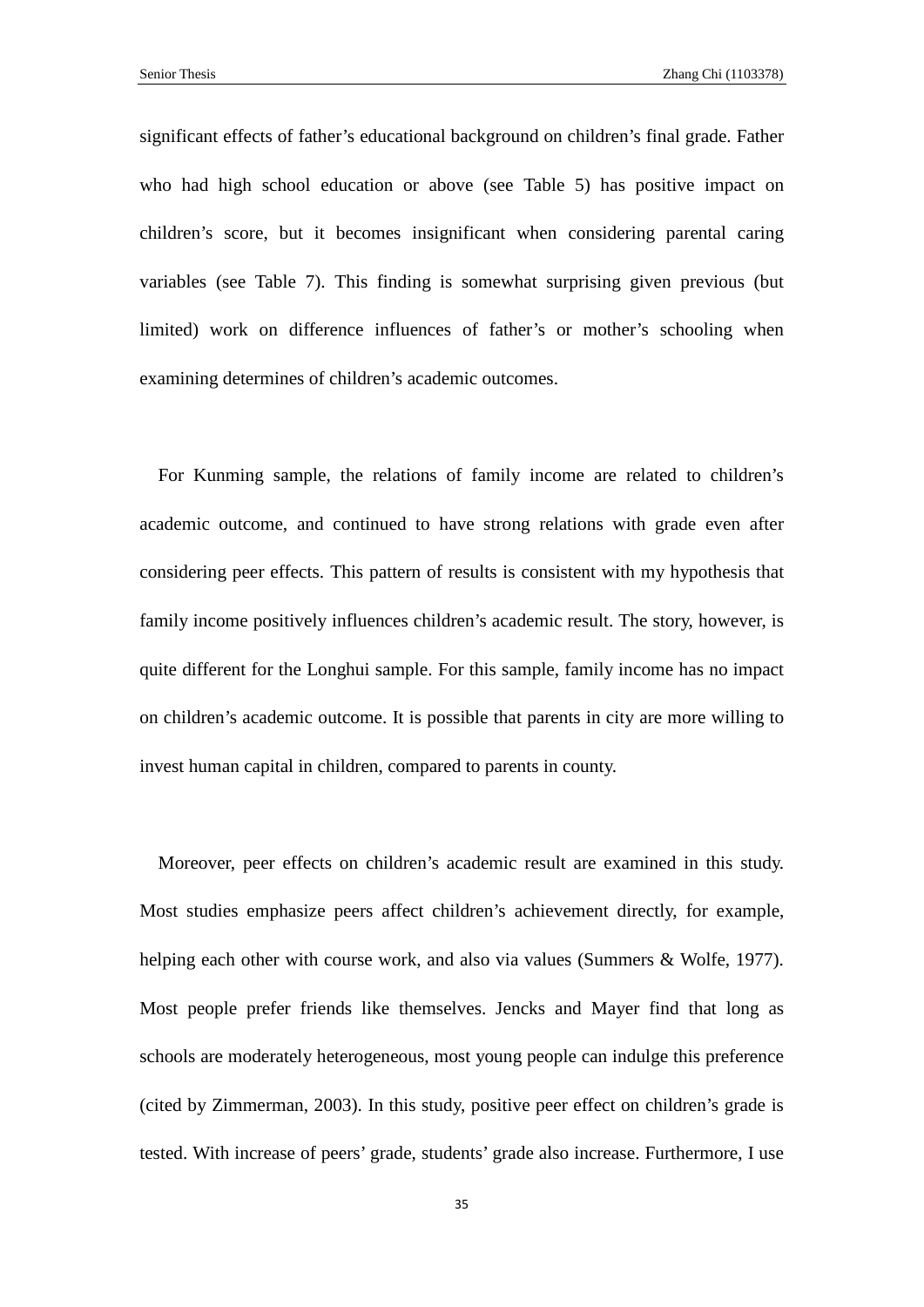friend and deskmate's total grade to indicate peer effects, and find that deskmate has deeper influence on student's grade, compared to friend.

In this study, mother caring also has an important influence on children's grade. In Longhui sample, children get lower score when their mother is not home most of time during the semester. Some theories regarding child development contend that the time mothers devote to children is crucial to children's intellectual development. The time mothers spend with children can be seen as investment into the production of child "quality" (Becker, 1991). This can help create the mechanism that facilitates the intergenerational transmission of knowledge, skills and human capital. Furthermore, some researches find that mother caring has more significant influences on children's academic performance when maternal education is higher (Halle et al 1997). This relationship is not examined in this study.

## **7. LIMITATION AND CONCLUDING REMARKS**

## 7.1 Limitation

Due to limited experiences on research, the design of this questionnaire needs to be improved. Some questions are too general to define. For example, parent's occupation is divided into government officers, professionals and technical, business and services, soldier and so forth to indicate parental income. It is difficult to analysis parental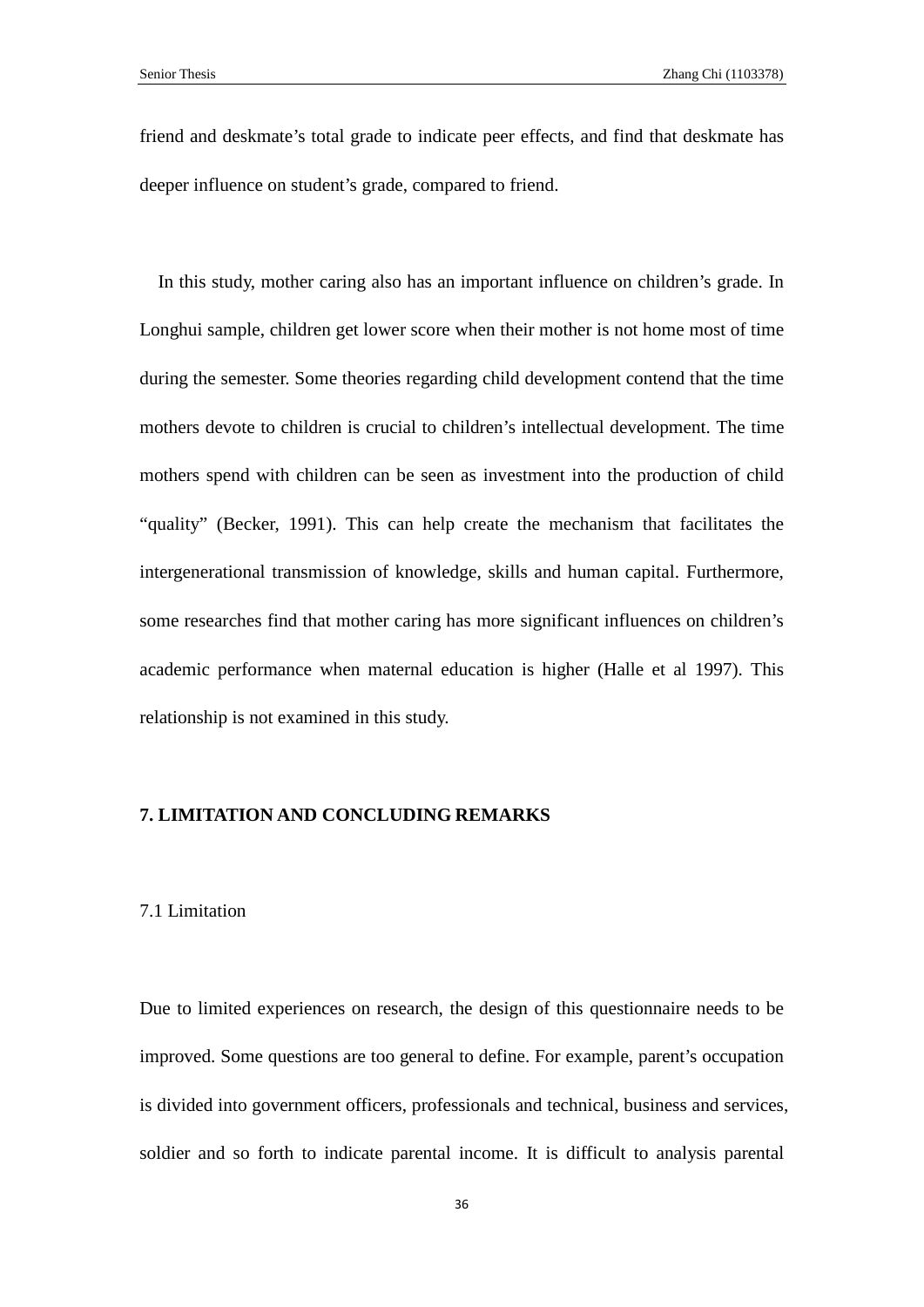wage, because person's salary is mainly decided by the position of organization, such as CEO, manager and so on.

And during the process of conducting researches, instructions should be given in a more a careful manner. Owning to limited resources during the research conduction process, the instructions were given by teachers in schools. So the instruction and attitudes of teachers can influence the response quality of students and parents, and it has obvious difference for response from different classes. Such problems can be avoided if researchers can offer instructions directly to participants.

In addition, this research has limited measures of a person's peer group. The relationship between people and their peer group must be recognized explicitly in the model (cited by Evans, Oates & Schwab, 1992). But the real circumstances are much more complex. Most people prefer friends like themselves, even if individuals are restricted to choose friends. In this study, I choose a closed friend in the same class with the student and his/her deskmate as peer group, which just one aspect of peer group. In further study, other factors should be concerned, including the socioeconomic makeup of the school and the class.

Besides, information about family income and deskmate are one semester. The effect of current situation is small, therefore, long-term or permanent information should be collected.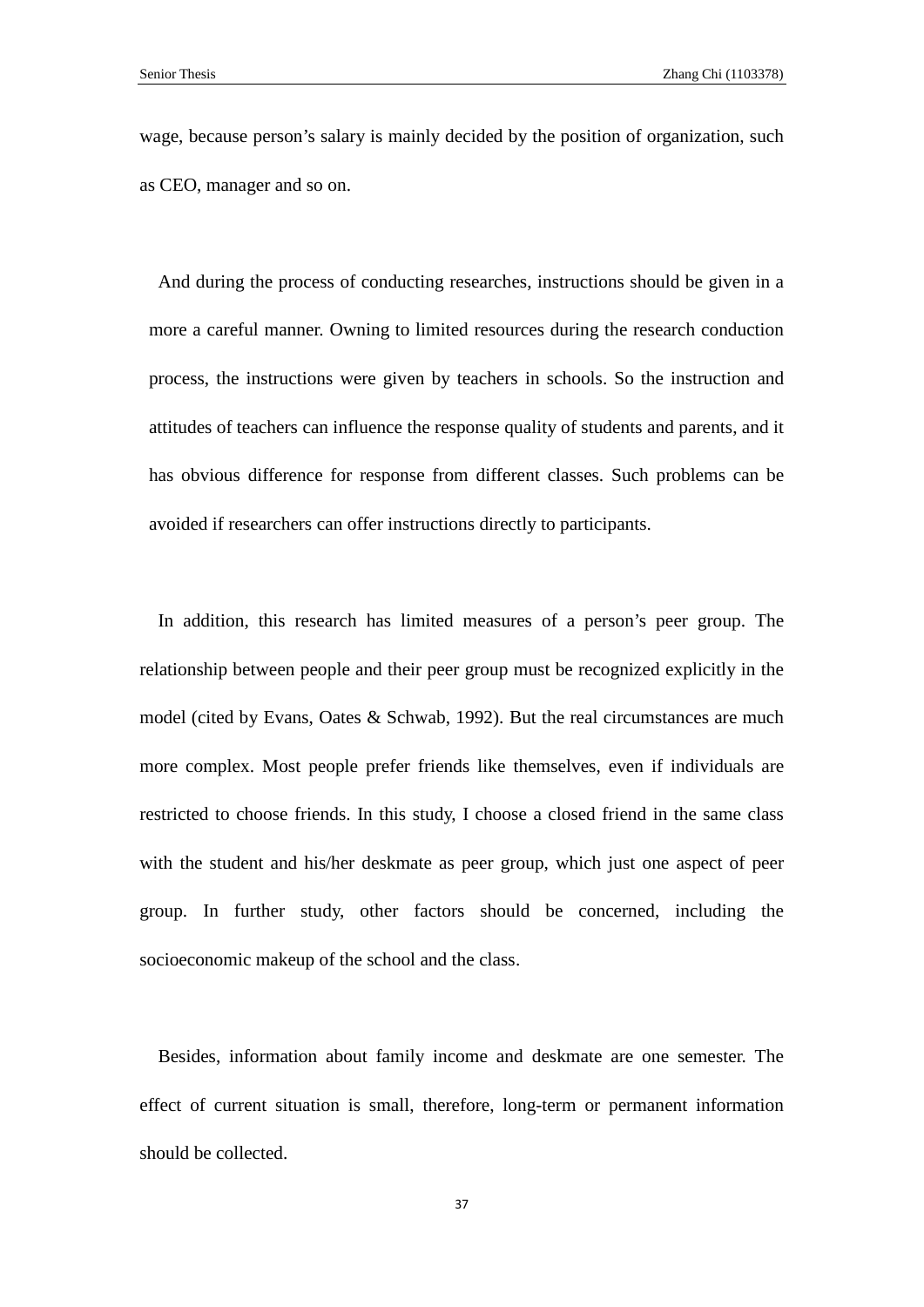#### 7.2 Concluding Remarks

This paper investigates parental education, family income and peer effect in the determinants of children's grade. Questionnaires are made to collect basic background on parents' educational level and annual family earnings. Some findings are proved. Parental education and family income have slight effects on children's grade. There is weak correlation with father's education based on the Longhui data, and significant relation with family income for the Kunming sample. On the other hand, peer effects are significantly measured in this study. Children's score is strongly related to other students in the class. What's worth mentioning, that mother staying at home is also positively correlated to children's academic achievement.

In this study, I measure difference in children's academic result associated with situations in the city and county in China, and difference effects are found, which the effects on children from cities or rural areas can be considered in future studies.

Furthermore, in this paper, strong relation between mother at home and children's score is examined, but, how much time mother actually spend on children do not be measured, which could be concerned in future studies.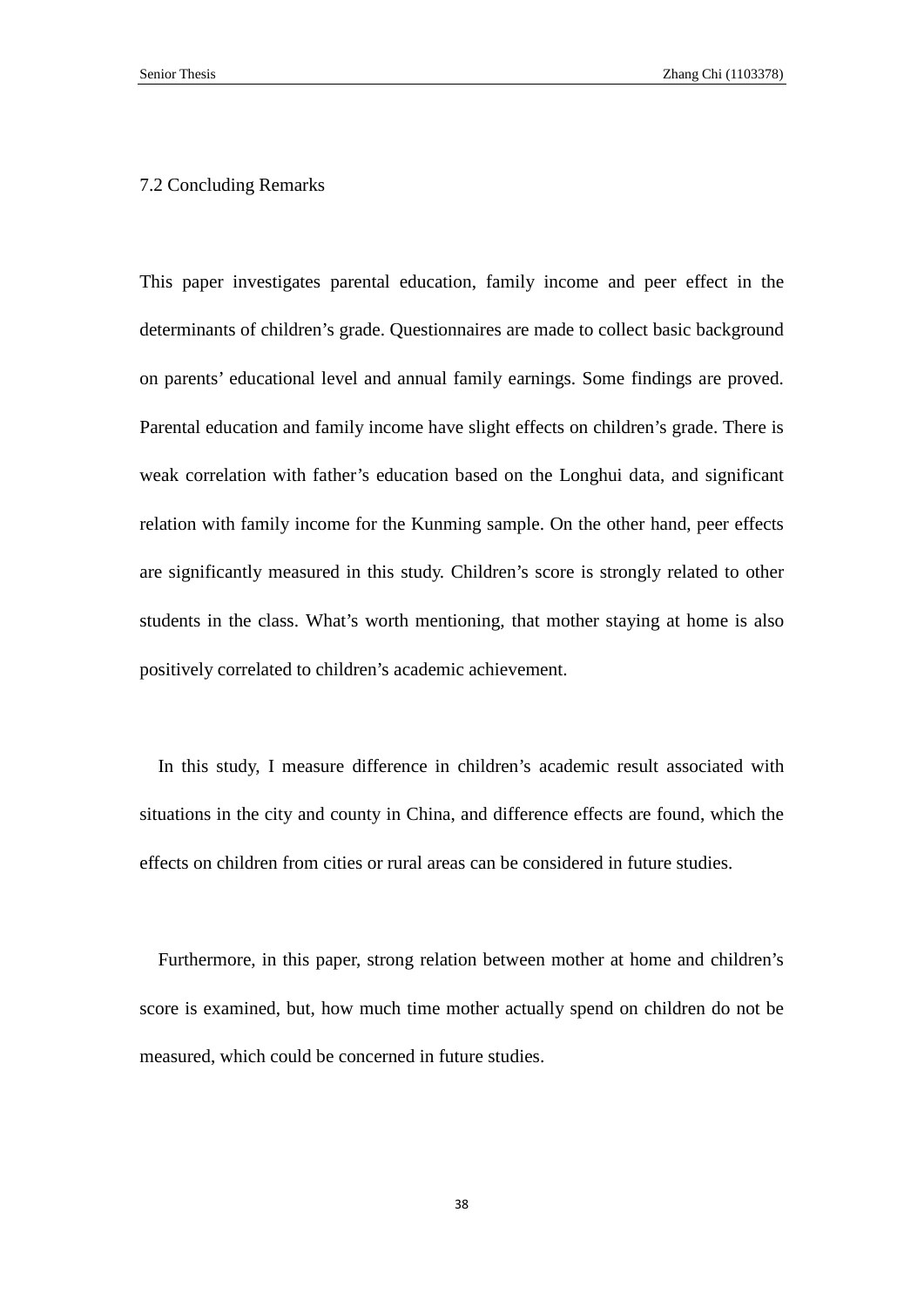#### REFERENCES:

Acemoglu. D. & Pischke, S. (2000). Changes in the Wage Structure, Family Income and Children's Education. *European Economic Review*, 45 (4), 890-904.

Becker, G. S., & Tomas, N. (1986). Human Capital and the Rise and Fall of Family. J*ournal of Labor Economics*, 4(3), 1-39.

Behrman, J. & Rosenweig, M. (2005). Dose Increasing Woman's Schooling Raise the Schooling Raise of the Next Generation. *American Economic Review*, 95 (5), 323-334.

Betts, J. R., & Shkolnik, J. L. (1996). The Effects of Ability Grouping on Student Achievement and Resource Allocation in Secondary Schools. *Economics of Education Review*, 19, 1-15.

Blau, D. M. (1999). The Effect of Income on Child Development. *The Review of Economics and Statistics*, 81(2), 262-276.

Bjorklund, A. Lindahl, M. & Plug, E. (2006). The Origins of Intergenerational Associations: Lessons from Swedish Adoption Data. *Quarterly Journal of Economics*, 121 (3), 999-1028

Cameron, J., & Heckman, J. (1998). Life Cycle Schooling and Dynamic Selection Bias: Models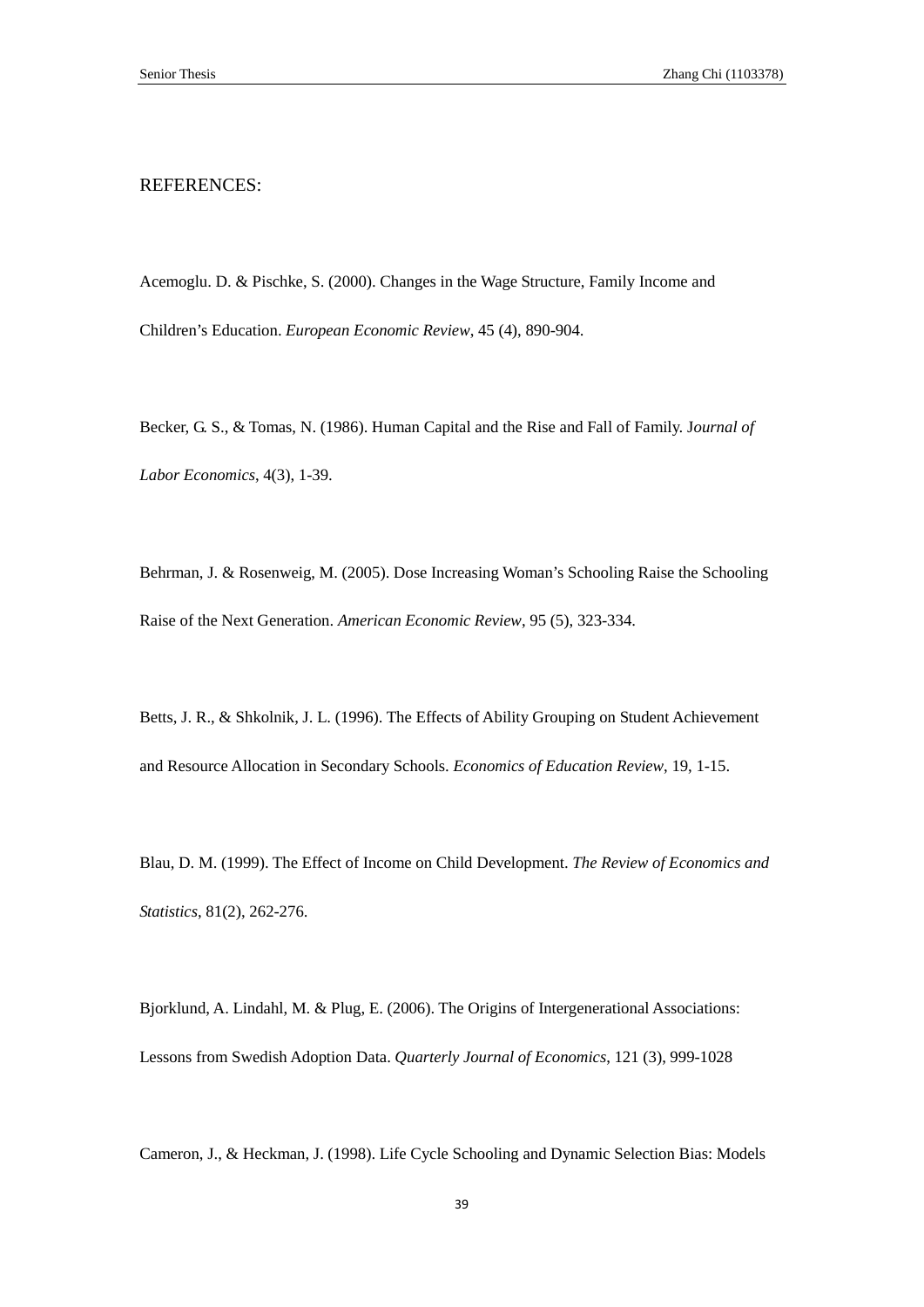and Evidence for Five Cohorts of American Males. *Journal of Political Economy*, 106(2), 262-333.

Chevalier, A. 92004). Parental Education and Child's Education: A Natural Experiment", IZA Discussion Paper, No. 1153.

Chevalier, A., Harmon, C., Sullivan, V., & Walker, L. (2005). The Impact of Parental Income and Education on the Schooling of their Children. *European Summer Symposium in Labour Economics*, 1-30

Chevailer, A. & Lanot, G. (2002). The Relative Effect of Family Characteristics and Financial Situation on Educational Achievement. *Education Economics*, 10(2), 165-181.

Coleman, J. (1966). The Effect of Educational Opportunity. US Department of Health, Education, and Welfare, Office of Education. US Government Printing Office.

Evans, W. N., Oates, W. E., & Schwab, R. M. (1992). Measuring Peer Group Effects: A study of Teenage Behavior. *Journal of Political Economy*, 100(5), 966-991.

Hall, R. & Willerman, B. (1963). The Educational Influence of Dormitory Roommates. *Sociometry*, 26 (3), 294-318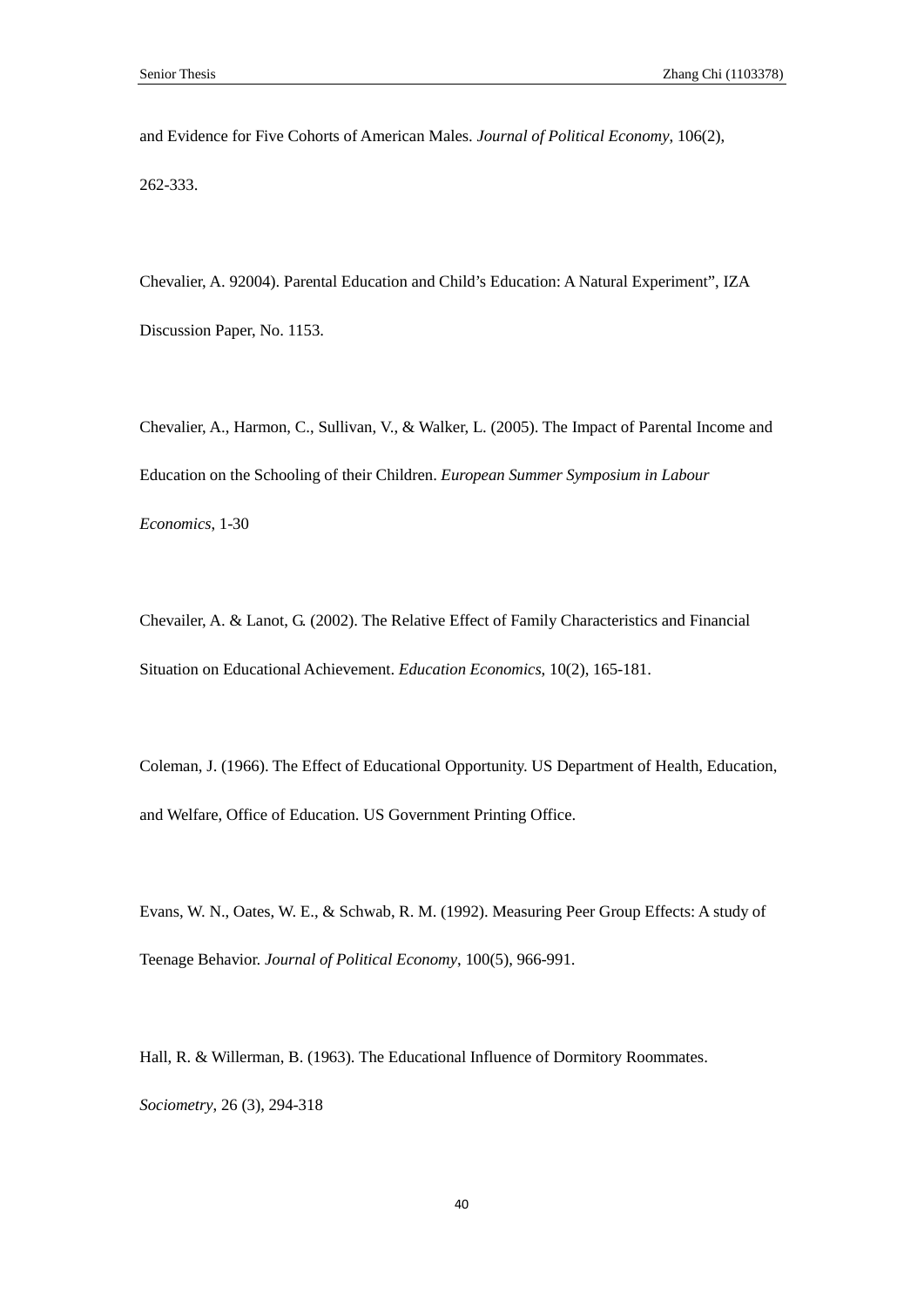Harmon, C. & Walker, I. (2000). Child Outcomes and Child Poverty: Provisional Results on Early School Leaving. University of Warwick, mimeo.

Haveman, R., & Wolfe, B. (1995). The Determinants of Children's Attainments: A Review of Methods and Findings. *Journal of Economic Literature*, 33(4), 1829-1878.

Henderson, V., Mieszkowski, P., & Sauvageau, Y. (1978). Peer Group Effects and Educational Production Functions. *Journal of Public Economics*, 10 (1), 97-196.

Hill, C. R., & Stafford, F. P. (1980). Parental Care of Children: Time Diary Estimates of Quantity, Predictability, and Variety. *The Journal of Human Resources*, 15(2), 219-239.

Hsin, A. (2007). Mothers'Time with Children and the Social Reproduction of Cognitive Skills. Working Paper.

Kerckhoff, A. C. (1986). Effects of Ability Grouping in British Secondary Schools, *American Sociological Review*, 51 (6), 842-858.

Krueger, A. B. & Lindahl, M. (2001). Education for Growth: Why and For Whom? *Journal of Economic Literature*, 39 (4), 1101-1136.

McEwan, P. J. (2003). Peer effects on Student Achievement: Evidence from Chile. *Economics of*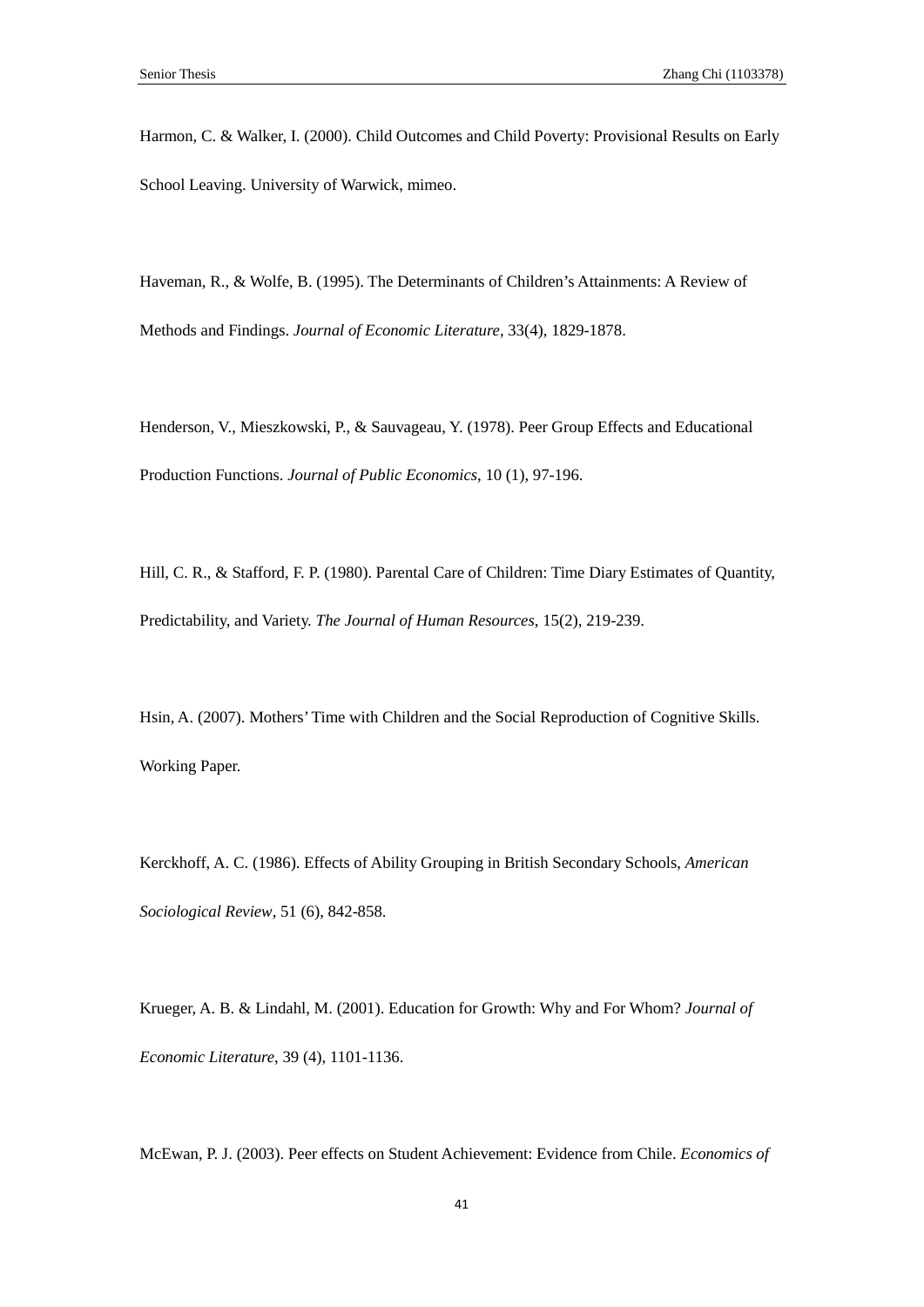*Education Review*, 22 (2), 131-141.

Meyer, S. (1997). What Money Can't Buy: Family Income and Children's Life Chance. Cambridge: Harvard University Press.

Orepoulous, P., Page, M., & Stenvens, A. (2006). The Intergeneration Effects of Compulsory Schooling. *Journal of Labour Economics*, 24 (4), 729-760

Pemela, E. D. (2005). The Influence of Parent Education and Family Income on Child Achievement: The Indirect Role of Parental Expectations and the Home Environment. *Journal of Family Psychology*, 19(2), 294-304.

Rice, G. P. (1987). The Demand for Post-compulsory Education in the UK and the Effects of Education Maintenance Allowances. *Economica*, 54 (216), 465-475.

Robertson, D., & Symons, J. (2003). Do Peer Groups Matter? Peer Group versus Schooling Effects on Academic Attainments. *The London School of Economics and Political Science*, 70, 31-53.

Sacerdote, B. (2004). What Happens When We Randomly Assign Children to Families. NBER Working Paper, No. 10894.